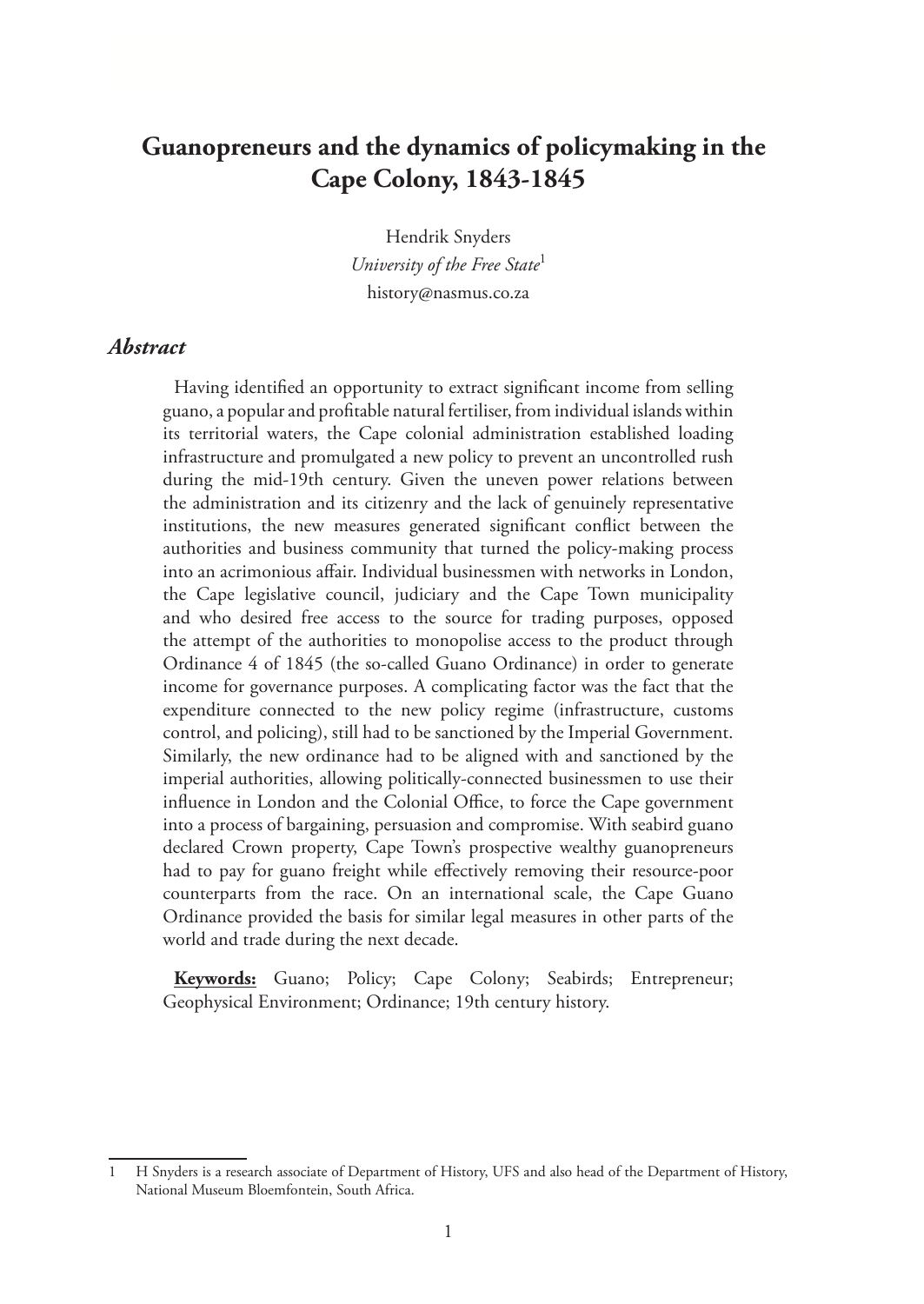### **Introduction**

"Guano", noted Ryan Tucker Jones, "changed the human relationship to the environment in much the same way that fossil fuels did".2 An animal byproduct, it became the arena for the interplay between human emotions (for example greed or ambition) and action (for example entrepreneurship and monopoly control).3 This encounter between humans (both individuals and groups) and animals (guano-producing seabirds in this case), noted Swart in a different context, resulted not only in the process of redefinition, but also gave rise to the birth of new identities based on certain power relations.<sup>4</sup> One of these identities that acknowledged the "ontological presence, vitality and materiality" of seabirds in human affairs, $5$  and that is directly related to the original encounter, is a distinctive group of  $19<sup>th</sup>$ -century businessmen in Peru, United States of America, England, the Cape Colony, and Australia that Skaggs termed "guanopreneurs" to distinguish them from other entrepreneurs.6 These so-called "men of energy and persistence",7 who formed part of the elite of society in both the colony and mother country, regrouped continuously to negotiate mutually beneficial political and economic agreements,<sup>8</sup> confirming Dye's observation that policy communication was "intra-elite", that policy issues formulated and amplified by organised interest group leaders, influential constituents, wealthy contributors and other influential people had the best chance of being placed on the formal agenda.<sup>9</sup> Gorman, concerning guano in the Peruvian context, argued that income from guano did not only provide critical revenue to the state to consolidate its power but also assisted the emergence and strengthening of an urban-based elite who used their networks and patrons to influence the state and use it as an instrument to further its particular interests.10 It further gives credence to Boshoff and Fourie's contention, that "trade is a critical component of

<sup>2</sup> RT Jones, Guano and the opening of the Pacific World: A global ecological history, *Journal of Pacific History,* 49, 2014, pp. 362-364.

<sup>3</sup> C Jerolmack, Animal archaeology: Domestic pigeons and the nature-culture dialect, *Qualitative Sociology Review,* 111(1), April 2007, p. 88.

<sup>4</sup> S Swart, Riding high – horses, power and settler society, c. 1654-1840, *Kronos*, 29, November 2003, p. 48.

<sup>5</sup> K Anderson, White natures: Sydney's Royal Agricultural Show in post-humanist perspective, *Transactions of the Institute of British Geographers,* 28, 2003, p. 425.

<sup>6</sup> JA Fry, Constructing an empire? Guano, bananas and American foreign relations, *Diplomatic History,* 20(1), Summer 1996, p. 484.

<sup>7</sup> S Firth, The pacific islands and the globalization agenda, *The Contemporary Pacific,* 12(1), 2000, p. 181.

<sup>8</sup> A Porter, Britain, the Cape colony, and Natal, 1870-1914: Capital, shipping, and the imperial connection, *Economic History Review,* 34, 1981, pp. 544-555.

<sup>9</sup> TR Dye, *Understanding public policy* (Englewood Cliffs, Prentice Hall, 1995), p. 300.

<sup>10</sup> SM Gorman, The state, elite, and export in nineteenth century Peru: Towards an alternative reinterpretation of political change, *Journal of Interamerican Studies and World Affairs,* 21(3), August 1979, p. 396.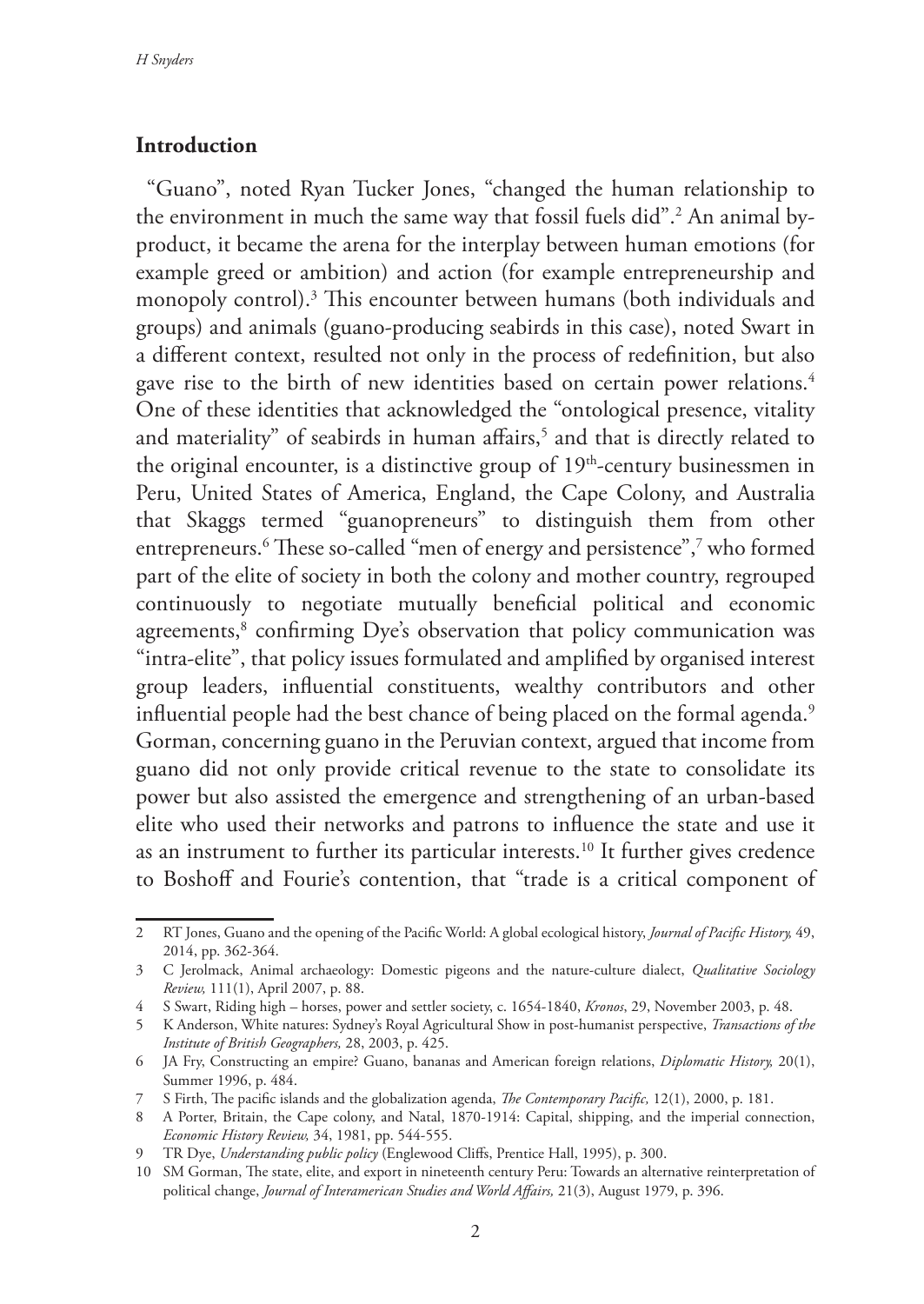economic growth in newly-settled societies" and, as the later discussion will indicate, that the addition of new products and services (including guano) to Cape Town's portfolio of "travel services goods", contributed to the Colony's slow shift towards becoming a more market-orientated one.<sup>11</sup> These matters and the shifting social, political and economic relationships upon which they were based, are discussed within the context of the early years of the Cape guano trade.

In this article the evolution of the Cape Colony's guano policy is traced from its origins, as a policy dilemma following the discovery of the product on islands within colonial territorial waters. The possibility of an imminent "rush" for monopoly control against the backdrop of its geophysical challenges were other immediate dilemmas. Section two investigates the dynamics of the policy process – a typical three-legged bargaining process involving competition, persuasion and compromise between a colonial administration intent on appropriating guano income for government purposes, and local and foreign claimants demanding discoverers rights. The final section of the discussion deals with the legislative and policy outcome of the process, specifically the ultimate convergence of colonial and imperial thinking on the matter.

## **Towards a policy agenda: Geophysical challenges and guano solutions**

The Cape Colony's Mediterranean-type climate, noted Meadows, has always rendered its landscape "susceptible to land degradation, perhaps even desertification".12 Cultivating wheat was particularly tricky in the Overberg district with its lime soil, compared to the Swartland with its more sandy soil.<sup>13</sup> This variation in soil quality in combination with regular and widespread droughts and flooding further rendered only small pockets of the colony suitable for cultivation. Soil erosion also aided the dispersal of weed seeds and the proliferation of nuisance weeds and poisonous plants. Farmers were constantly in battling "with the residual grasses for control of the soils and available water supplies".<sup>14</sup> The 17<sup>th</sup>-century Dutch settlers, faced with this reality, used a combination of kraal manure and guano (bird manure) to

<sup>11</sup> WH Boshoff & J Fourie. The significance of the Cape trade route to economic activity in the Cape colony: A medium-term business cycle analysis, *European Review of Economic History*, 14(3), 2010, p. 8.

<sup>12</sup> ME Meadows, Soil erosion in the Swartland, Western Cape Province, South Africa: Implications of past and present policy and practice, *Environmental Science & Policy*, 6(1), February 2003, pp. 17-28.

<sup>13</sup> J Wilson, Rural revolution – wheat, wool and politics in the Overberg, *Contree,* 31, April 1992, p. 3.

<sup>14</sup> L van Sittert, "'The seeds blows about in every breeze': Noxious weed eradication in the Cape colony, 1860- 1909", *Journal of Southern African Studies*, 26(4), December 2000, pp. 656-657.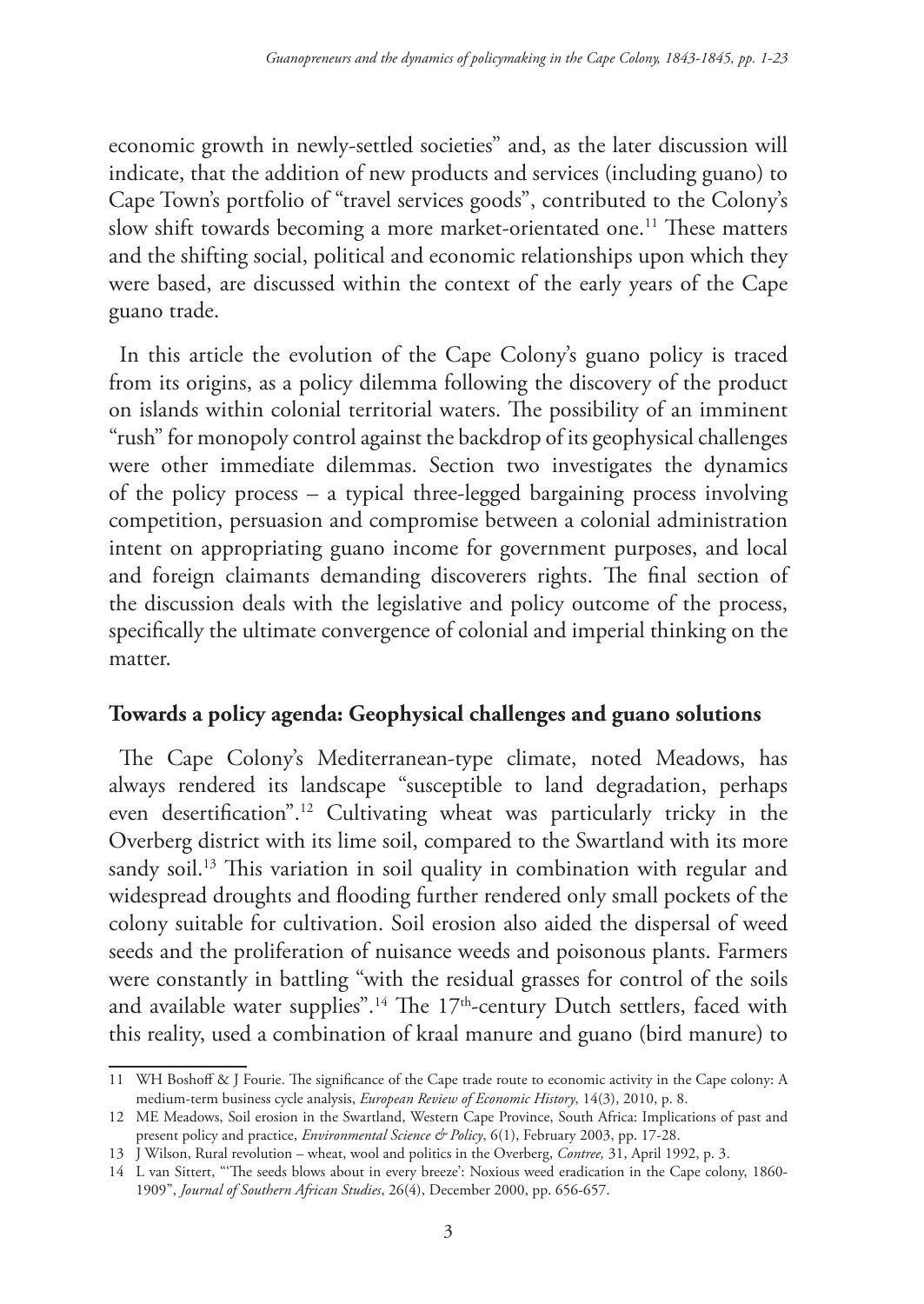fertilise the land. While dung was collected from a range of widely distributed pasturages and paddocks, guano was obtained from the offshore islands in Saldanha Bay. Given the small volumes of the available product, most farmers combined manuring with long fallow periods to aid the recovery of productive land.15 Hamstrung by a general lack of scientific knowledge about plant growth, land restoration and the general scarcity of cultivable land, farmers continued to struggle to reclaim the veld for agricultural purposes and to arrest its eroding effect on agricultural profits.16 Cattle-farming, as a result, became the preferred enterprise for individuals involved in subsistence farming. As a result of the dominance of subsistence farmers (75%), the Cape Colony was weighed down by an "unbalanced" economic system at the beginning of the nineteenth century. The small "capitalist upper layer" of industrial (one-eight or ⅛) and commercial and transport entrepreneurs (one-sixteenth) who were generally risk-averse, as a result, orientated their enterprises towards rendering support services to the farming community in fields such as milling, baking, wine-making, beer brewing, fruit canning and wagon-building, and left "speculative opportunity trade" to others.<sup>17</sup>

 During the first decade of the 19th century, the results of chemical analyses of guano samples obtained from several Peruvian offshore islands indicated that the excrement of seabirds not only contained significant volumes of nitrogen and phosphate (both pre-requisites for plant growth) but that the product was suitable for the fertilisation of both heavy and light soils. This discovery, together with possession of the right agricultural skills set, globally offered farmers a realistic opportunity to begin to reverse the environmental infertility crisis.18 It, however, required the skilful marketing efforts of a small group of British businessmen through pamphleteering and the regular publication of positive harvesting results in agricultural publications such as the *Farmers Magazine* and the *Journal of the Royal Agricultural Society*, to position guano as the preferred fertiliser of British and North American farmers at the start of the 1840s.19 The efforts of British farmers to consistently fertilise were, however, frustrated by the inconsistency of supply from Peru, the only known source of the product at the time. As a result, the British Royal Agricultural Society

<sup>15</sup> L Guelke, Die blanke setlaars, 1652-1780, H Gilliomee & R Elphick, eds., *'n Samelewing in wording* (Cape Town, Maskew Miller Longman, 1990), p. 50.

<sup>16</sup> L van Sittert, "'The seeds blows about in every breeze': ...", *Journal of Southern African Studies,* 26(4), December 2000, p. 662.

<sup>17</sup> AL Muller, *Die ekonomiese ontwikkeling van Suid-Afrika* (Pretoria & Cape Town, Academica, 1979), pp. 52-54.

<sup>18</sup> J Fourie & D von Fintel, "Settler skills and colonial development" (Working Paper Number 213, University of Stellenbosch & University of Utrecht, March 2011), p. 1.

<sup>19</sup> WM Matthew, Peru and the British guano market, 1840-1870", *The Economic History Review,* 23(1), 1970, p. 114.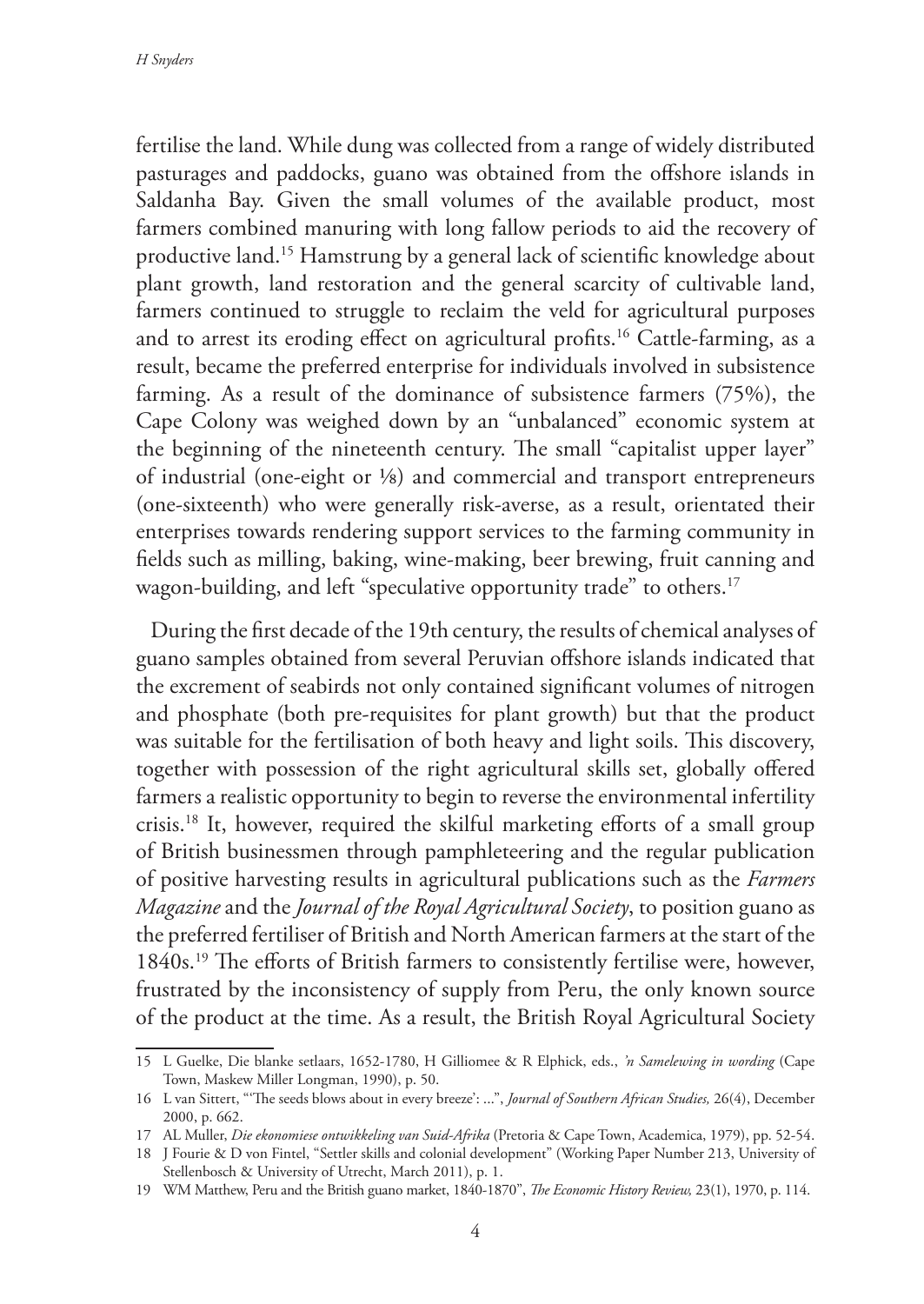offered £1000 as a reward for the discovery of an alternative guano source or an acceptable substitute to aid the farmers.<sup>20</sup> Cape farmers, in contrast, were wholly ignorant about both these developments and the availability of compound manures.21 This general ignorance contributed to the failure of a contemporaneous initiative by local businessman, Thomas Ramsden to start a guano business with deposits collected from the islands in Saldanha Bay.22 Thus when guano was discovered during 1843-1844, on various offshore islands along the Namib coast north of the Cape's territorial waters, there was no immediate incentive for the establishment of a concurrent market.

Since the Angra Pequena islands on the Namib coast were under no political authority, these spaces in classical "hunter-gatherer" fashion, became the target of a "guano rush" during which shipmasters/owners and speculative businessmen, including several Cape Town citizens, attempted to establish monopoly control over the resource.<sup>23</sup> During the early part of 1843, Ichaboe island, close to Walvis Bay, became the scene of violent conflict when various individuals, organised as the Committee of Shipmasters and Others (COSO), without any proper political or legal authority, set up a port authority, appropriated the labour of all sailors for loading purposes and charged a fee for guano loading. Given the irregular nature of these acts, those excluded from authority mobilised their shipping crews and challenged the authority of COSO. After they took control over the island, they established a "guano republic". In the face of this challenge, COSO appealed to the Cape government, the closest legal authority, for intervention, citing a need for the protection of "Britain's national commercial interests".24 Order and the managerial structure was restored with the aid of the crews of warships dispatched from the British naval base at Simon's Bay, and the islands scraped clean to the rock. Although some of the product reached Cape Town and was sold to local farmers, the bulk of it (about 77 073 tons from Ichaboe during 1844) was exported in its natural form to the overseas market.<sup>25</sup> When further discoveries were made on the islands within the Cape's territorial waters during 1843-1844, the focus shifted southward.

<sup>20</sup> WT Jordan, The Peruvian guano gospel in the Old South, *Agricultural History*, 24(4), October 1950, p. 212.

<sup>21</sup> JC Chase, *The Cape of Good Hope and the Eastern Province of Algoa Bay, with statistics of the colon*y (London, Pelham Richardson, 1842), p. 150.

<sup>22</sup> Western Cape Archives Services/Kaapse Argief Bewaarplek/Cape Archives Repository, Cape Town (KAB hereafter): Colonial Office (CO hereafter), 4020: 133, Collector of Customs – Governor, 26 December 1844.

<sup>23</sup> C Newbury, Mammon in paradise: Economic enterprise in Pacific historiography, *Pacific Studies*, 19(2), 1996, p. 48.

<sup>24</sup> H Snyders, From Peru to Ichaboe: The dynamics of a shifting guano frontier, 1840-1845, *African Historical Review,* 48(2), 2016, p. 11.

<sup>25</sup> RSF, Statistics of Guano, *Journal of the American Geographical and Statistical Society,* 1(16), June 1859, p. 181.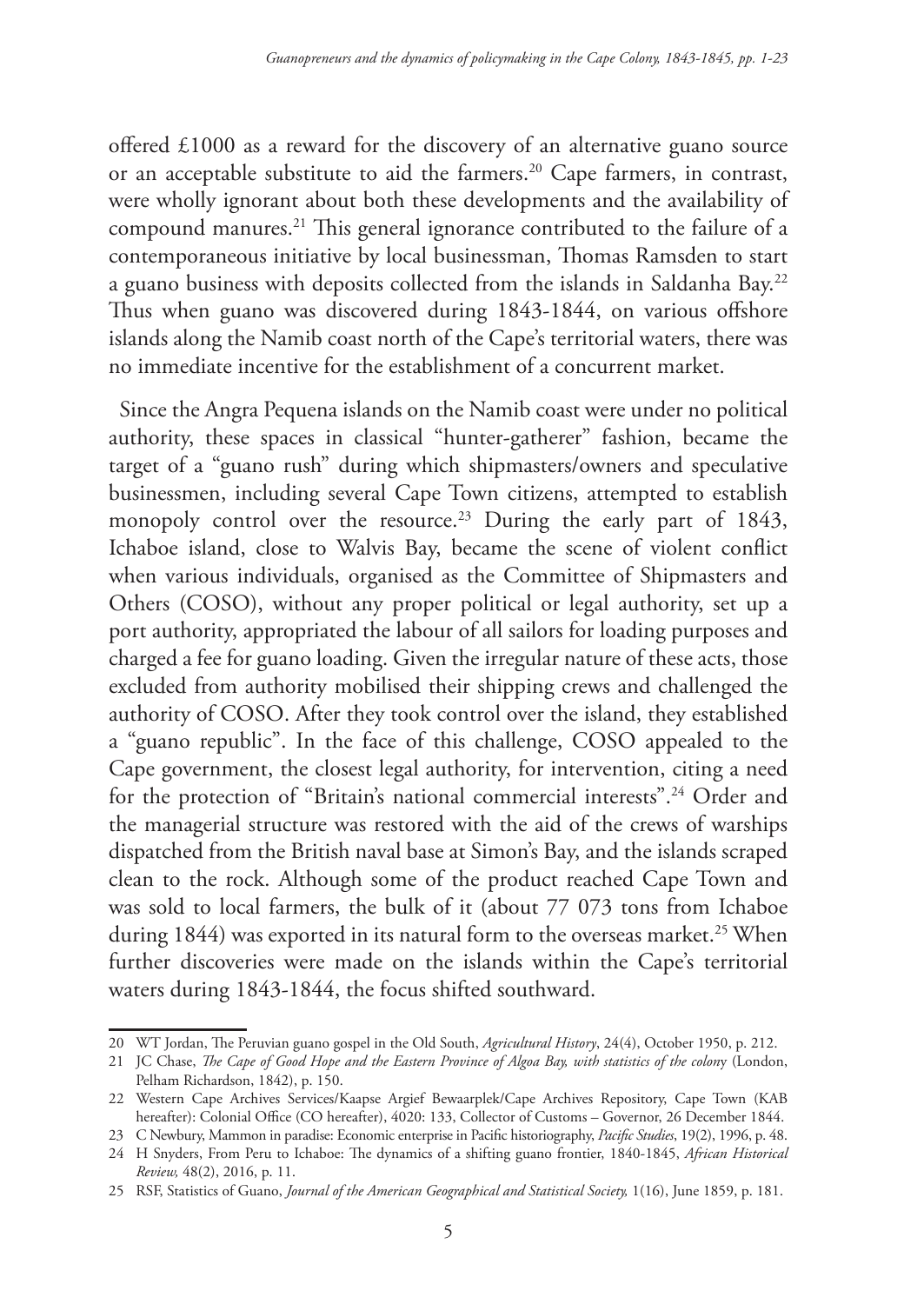## **Monopoly struggles: Opportunity, networks and policy dilemmas**

In August 1842, fourteen months before the arrival of the first guano from Ichaboe, Thomas Ramsden launched the first recorded effort to initiate a guano market in Cape Town with a load obtained from Malgas Island in Saldanha Bay. Ramsden, in all probability, was not acquainted with the dynamics or the profitability of the international trade, since he never registered any claim to the guano deposits on the Saldanha islands. Surrounded by a general ignorance about the efficacy of fertilisers other than kraal manure, his product did not raise any particular interest amongst colonial administrators, farmers or merchants. Indeed, after months of struggling, Ramsden was left in possession of half of his original shipment.<sup>26</sup> This situation was to change in two years when the Cape Colony faced the possibility of an uncontrollable guano rush.

Ramsden's dilemma was not unusual and was a typical example of the struggle of 19th century small businessmen contemplating the launch of a speculative venture with minimal capital.<sup>27</sup> A small boat owner and barkeeper, his limited sales success indicated that he was not a member of the existing commercial or agricultural network of merchants and farmers with Cape of Good Hope Agricultural Society membership.<sup>28</sup> Had this been the case, guano would have found a new market and would also have entered the policy domain earlier.

Benjamin Norden & Co from Ichaboe Island collected the first Namibian guano that landed in Table Bay Harbour in January 1844.<sup>29</sup> Norden, a successful local Cape businessman and a Ward Master of the Cape Town Municipality, was amongst the first to become involved in the exploitation of the islands along the Namib coast. There is a strong possibility of him having been a member of COSO since a contemporary witness account indicated that Cape Town businessmen were active participants in the attempt to secure a controlled monopoly on the islands.<sup>30</sup> A member of Cape Town's commercial elite, he was a prosperous landowner with properties spread over six districts of the Colony, an active and leading member of the Board of Ward Masters,

<sup>26</sup> KAB: CO, 4020: 133, Letter: Collector of Customs/Governor, 26 December 1844.

<sup>27</sup> W Gamber, Gendered concerns: Thoughts on the history of business and the history of women, *Business and Economic History,* 23(1), 1994, p. 129.

<sup>28</sup> KAB: Cape Supreme Court (hereafter CSC) 2/6/1/24:11; 20 May 1845.

<sup>29</sup> L Herman, *The history of the Jews in South Africa from the earliest times to 1870* (London, 1930), p. 111.

<sup>30</sup> Ex member of the committee, "The African guano trade – being an account of the trade in guano from Ichaboe, and other places on the African coast, more particularly the proceedings of the committee of management", *Nautical Magazine*, XVI, 1845, p. 630.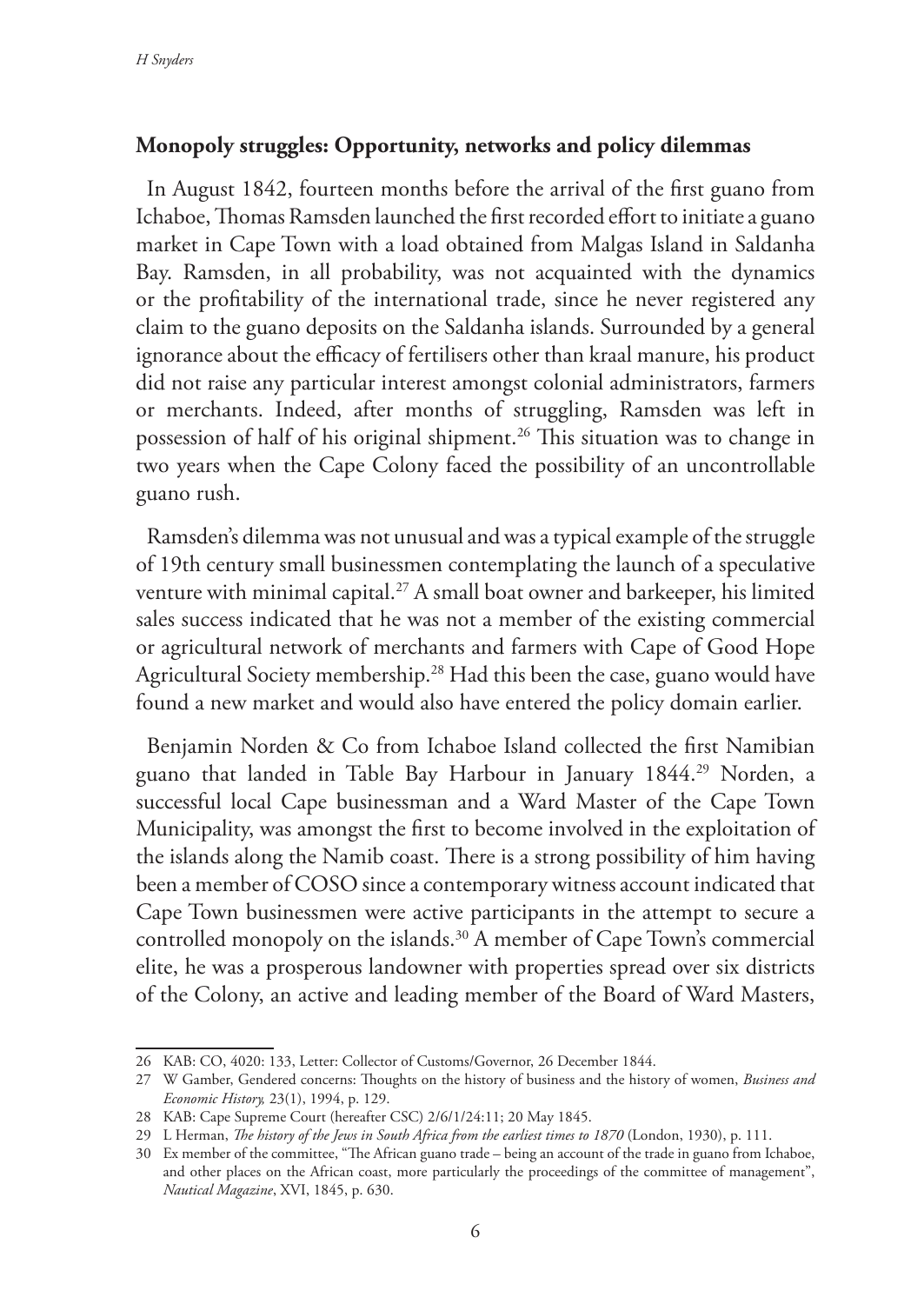the local Jewish Society and the Commercial Exchange, the single most important business association in Cape Town.<sup>31</sup> In May 1841, Norden was also part of a group who attempted to reform the Commercial Exchange to become more broad-based and inclusive. As a member of the colonial elite, he was thus better positioned than Ramsden (with whom he was in partnership in a Hout Street canteen), to steer the process of establishing a local guano market.32

During 1844 guano forced itself onto the colonial political agenda on the back of an influx of memorials and claims by individuals seeking access to the resource on offshore islands within the Cape Colony's territorial waters.<sup>33</sup> These discoveries stretched from Saldanha Bay in the north to Algoa Bay in the South (see map below – Image 1). Cape Town-based leaseholders involved in fishing and collecting sealskins and penguin eggs on the Cape offshore islands and for whom guano offered new financial opportunities were amongst the first to stake a claim for discoverer's rights. A range of others soon joined them, from foreign ship captains to several shore-based businessmen with no prior involvement in the maritime industry but for whom the collection of guano represented a profitable speculative opportunity.

When the guano question entered the public domain in Cape Town, the colonial administration found itself amid an administrative reshuffle with Governor George Napier in the process of leaving Cape Town following a recall to Britain. Under the existing system, policy formulation, drafting of regulations and the setting up of administrative systems were the sole prerogative of the Colonial Governor. As a particular interest group, Colonial citizens had no say in the colonial administration.<sup>34</sup> Indeed, noted Murray, "each of the Governors came with a policy of his own, arranged between himself and his Imperial superiors".<sup>35</sup> The battle for guano rights, as a result, unfold as a struggle between the colonial authorities, speculative entrepreneurs, and Cape Colony-based businesses that represented not only distinct social, political and economic interest groups in

<sup>31</sup> JL Meltzer, "The growth of Cape Town commerce and the role of John Fairbain's Advertiser (1835-1859)", *Argief Jaarboek vir Suid-Afrikaanse Geskiedenis* (Pretoria, Government Printer, 1994), p. 144.

<sup>32</sup> KAB: CSC. Illiquid Cases I2/6/1/24:11, 20 May 1845.

<sup>33</sup> The use of tactics such as memorials and claims are all part of what Dye has called political tactics aimed at creating, dramatising, raising awareness and pressuring government towards adopting a particular policy agenda. See TR Dye, *Understanding public policy...*, p. 310.

<sup>34</sup> M George, John Bardwell Ebden: His business and political career at the Cape, 1806-1849, *Argief Jaarboek vir Suid-Afrikaanse Geskiedenis*, 49(1) (Pretoria, Government Printer, 1986), p. 70.

<sup>35</sup> RW Murray, *South African reminiscences: A series of sketches of prominent public events which have occurred in South Africa within the memory of the author during the forty years since 1854, and of the public men, official and unofficial, who have taken part in them* (Cape Town, Juta, 1894), p. 177.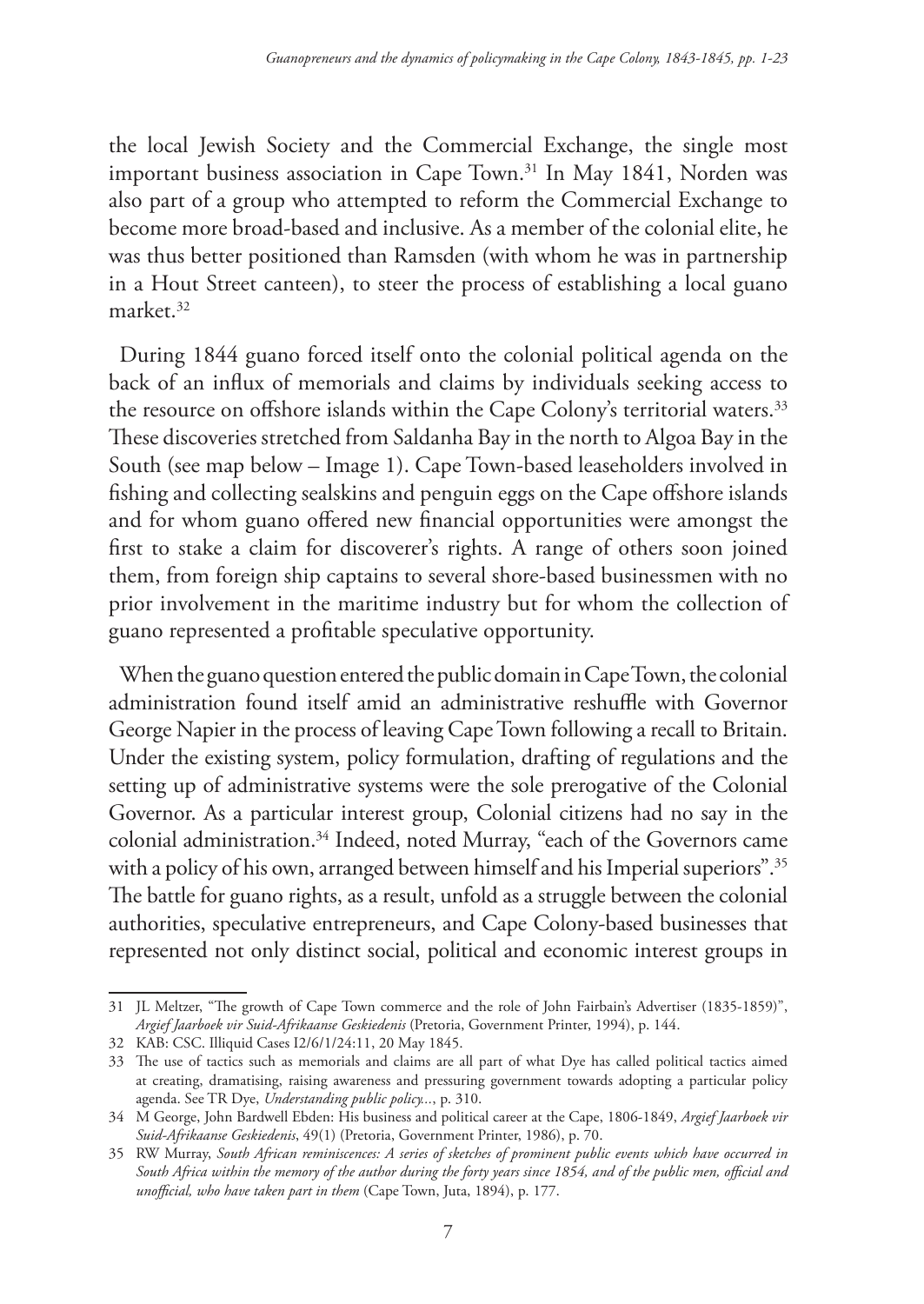the various spheres of colonial life but also more extensive business networks in the Mother Country. These networks promoted interdependence and cultural convergence, transnational diffusion of new entrepreneurial knowledge (economic ideas, technologies and commercial practices) and the establishment of mutually-beneficial partnerships.36 They were also at the centre of the exportorientation of local businesses as they strive to optimise profit through selling on the European market with its higher prices and by exploiting the relatively low freight costs through the use of still useful but non-insurable ships – ones deemed unfit for the transport of any other freight but guano as will be shown in the next discussion.



Image 1: Location of the Cape Guano Islands, ca 1843

Source: Avian Demography Unit, University of Cape Town, ca 1843.

<sup>36</sup> A Thompson, "The power and privileges of association: Co-ethnic networks and the economic life of the British imperial world", *South African Historical Journal,* 56, 2006, p. 46.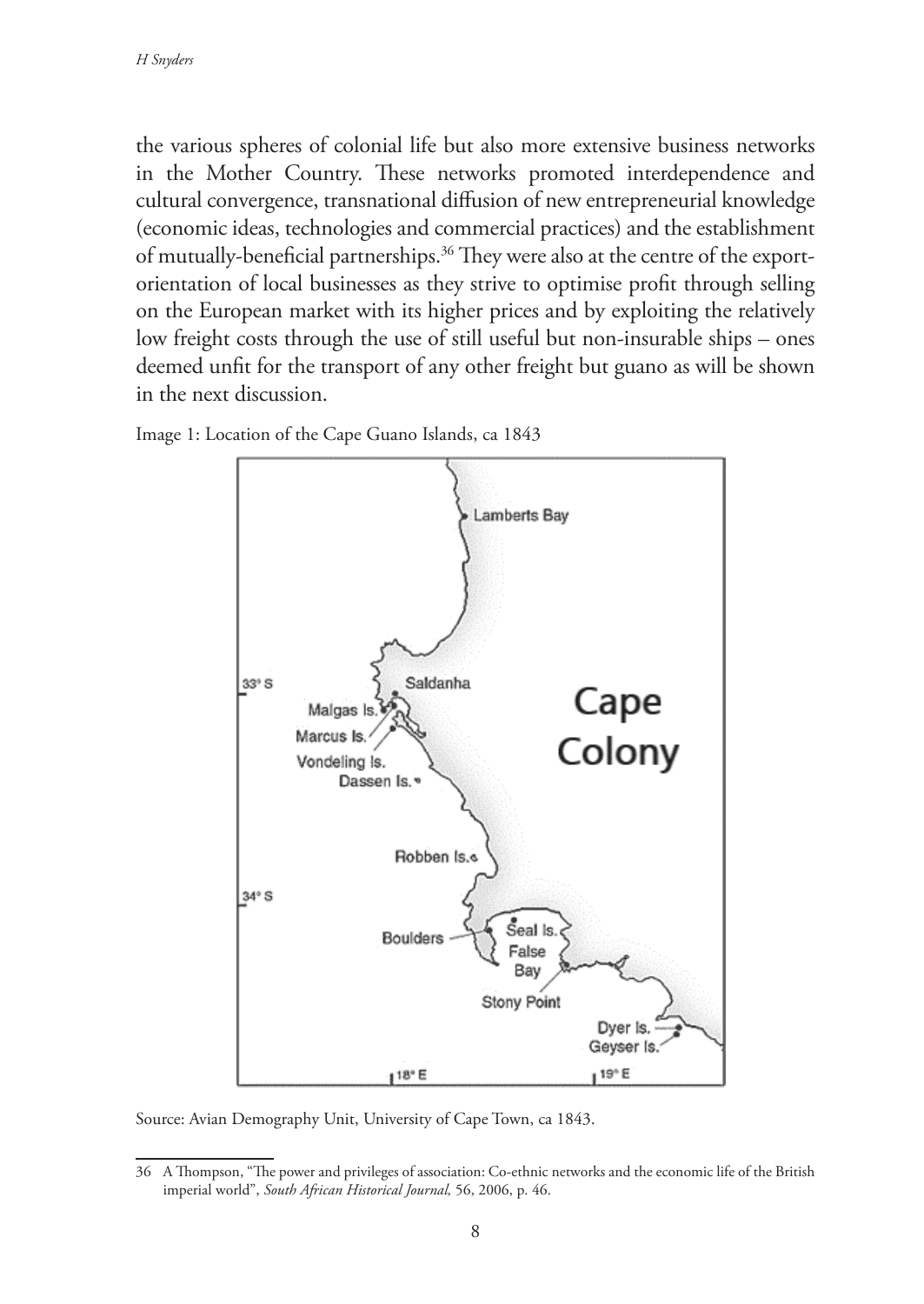### **Leaseholders, discoverer's rights and public income**

In February 1844 the trustees of the insolvent estate of John Norton, Messrs John King & RW Paton, submitted a memorial to the Governor requesting the right to collect guano from Bird Island and Chuan Island on the coast of Algoa Bay for their account,<sup>37</sup> followed by a further request to have the remainder of this lease transferred to the trustees in May 1844.<sup>38</sup> Norton, who held the lease for six years after 18 October 1841, owed the colonial authority an amount of nearly £70 for outstanding rent and penalties. Sensing an opportunity to redeem himself financially, his trustees appealed to the colonial authorities for a second chance. This request was, however, declined on legal grounds, specifically the requirement that forbid the automatic transfer of existing leases to third parties.39 All outstanding debts first had to be settled and the contract renewed before they could consider the request. Given Norton's already precarious financial situation, the likelihood of this happening was very slim. The absence of an appeal authority given the powers vested in the Colonial Governor whose position was still vacant following Napier's recall to England further constrained him. Any review of the original decision, hence, had to stand over until a new Governor assumed office. There was also no other recourse since the colonial legislature had neither the right to establish investigative commissions nor the power to subpoena witnesses to give evidence.40 Since the guano market was essentially an export market and the infant nature of the local trade, it was highly unlikely that already struggling businessmen would succeed in establishing anything beyond a small-scale operation.

In October 1844, several months after the Norton application, Robert Arthur Cain, a visiting shipmaster from the port of Greenock, Ireland, registered a claim on guano deposits discovered on Malgas Island in September 1844. In his memorial to both the Resident Magistrate and the Colonial Government, he claimed "discoverers rights" and argued that thanks to the application of his "practical knowledge" of the trade, he was able to ascertain "the existence and value of the said deposit, which …" otherwise "but for his research

<sup>37</sup> KAB: CO, 4020:101, Memorial: John King & RW Paton: Trustees of the Estate of John Norton/Governor, 23 February 1844.

<sup>38</sup> KAB: CO, 4020:100, Memorial: John King & RW Paton: Trustees of the Estate of John Norton/Secretary to Government, 10 May 1844.

<sup>39</sup> KAB: CO. 4020:101, Memorial: John King & RW Paton, 23 February 1844. Notes scribbled on the original memorial. No record of a formal communication to the applicant could be found in the records.

<sup>40</sup> M George, John Bardwell Ebden …, *Argief Jaarboek vir Suid-Afrikaanse Geskiedenis*, 49(1), p. 70.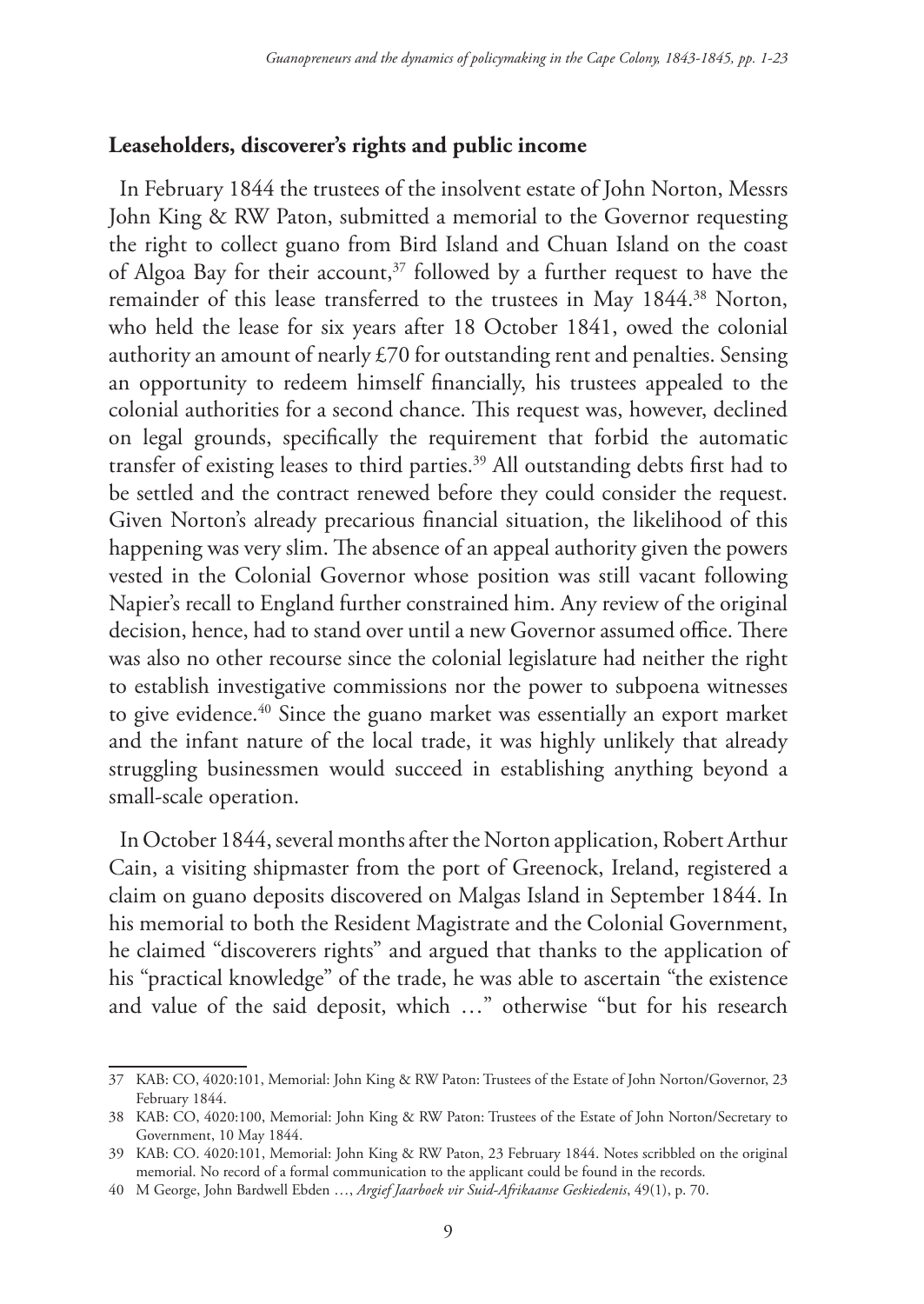… might have remained dormant for years".41 Although this type of claim appeared to be unrealistic or even baseless, it was well within the ambit of the established international law and practice, especially the principal of 'terra nullius' or "occupation, that is establishing control over territory that was un-administered at the time of the claim".<sup>42</sup> Although Malgas was an offshore island and without a dedicated customs authority, it still formed part of the larger Saldanha Bay, an area that resorted under the direct authority of a Government Resident and Magistrate George Marsh, who was coincidentally also a founder member of the Commercial Exchange.<sup>43</sup> As a result, they refuted Cain's claim while the customs records further revealed Thomas Ramsden as the actual discoverer, $44$  signalling to entrepreneurs that the colonial authorities had no intention of awarding rights based on claims of first discovery. As a visiting shipmaster Cain, also lacked a strong local network and was in no position to influence the colonial administration. He, like most shipmasters who participated in the "Ichaboe Rush", had little entrepreneurial inclination or intention except to obtain a free load of guano to be sold for maximum profitability.45

With the start of a guano rush for Malgas Island in Saldanha Bay in October 1844, things became complicated as several highly influential local businessmen such as John Bardwell Ebden and Antonio Chiappini, Benjamin Norden and Harrison Watson entered the field. The first-mentioned men, according to George, were also the "main defenders of the rights and privileges of the Legislative Council" and thus represented a category of individuals who would not meekly accept the dictates of the colonial authorities.<sup>46</sup> They were also representatives of distinct social, political and economic interest groups in the various spheres of the Cape Colony without suggesting that all of them were consistently anti-government or pro-government. Watson (a Wardmaster like Norden), for example, occupied the ranks of both the mercantile elite and politically conservative collaborationist group – people with close links to the colonial political bureaucracy and a special relationship with the Governor.<sup>47</sup> New governor, Peregrine Maitland, consequently had

<sup>41</sup> KAB: CO. 4020:150, Memorial of Robert Arthur Cain – Secretary to Government, 21 October 1844.

<sup>42</sup> AF Burghardt, "The bases of territorial claims", *Geographical Review,* 1973, p. 226.

<sup>43</sup> JJ Heath-Caldwell, "George Marsh: An overview", Historical biographies: Ancestors, relatives & people of interest to JJ Health-Caldwell (available at http://www.jjhc.info/marshgeorge1868.htm, accessed on 20 June 2016).

<sup>44</sup> KAB: CO, 4020:150, Letter: Secretary to Government/COC, 23 December 1844.

<sup>45</sup> WB Gartner, "Who is an entrepreneur? Is the wrong question", *Entrepreneurship, Theory and Practice,* 13(4), 1989, p. 62.

<sup>46</sup> M George, John Bardwell Ebden …, *Argief Jaarboek vir Suid-Afrikaanse Geskiedenis*, 49(1), p. 68.

<sup>47</sup> D Warren, "Merchants, commissioners and wardmasters: Municipal and colonial politics in Cape Town, 1840 -1854", *Argief Jaarboek vir Suid-Afrikaanse Geskiedenis*, II (Pretoria, Government Printer, 1992), p. 15.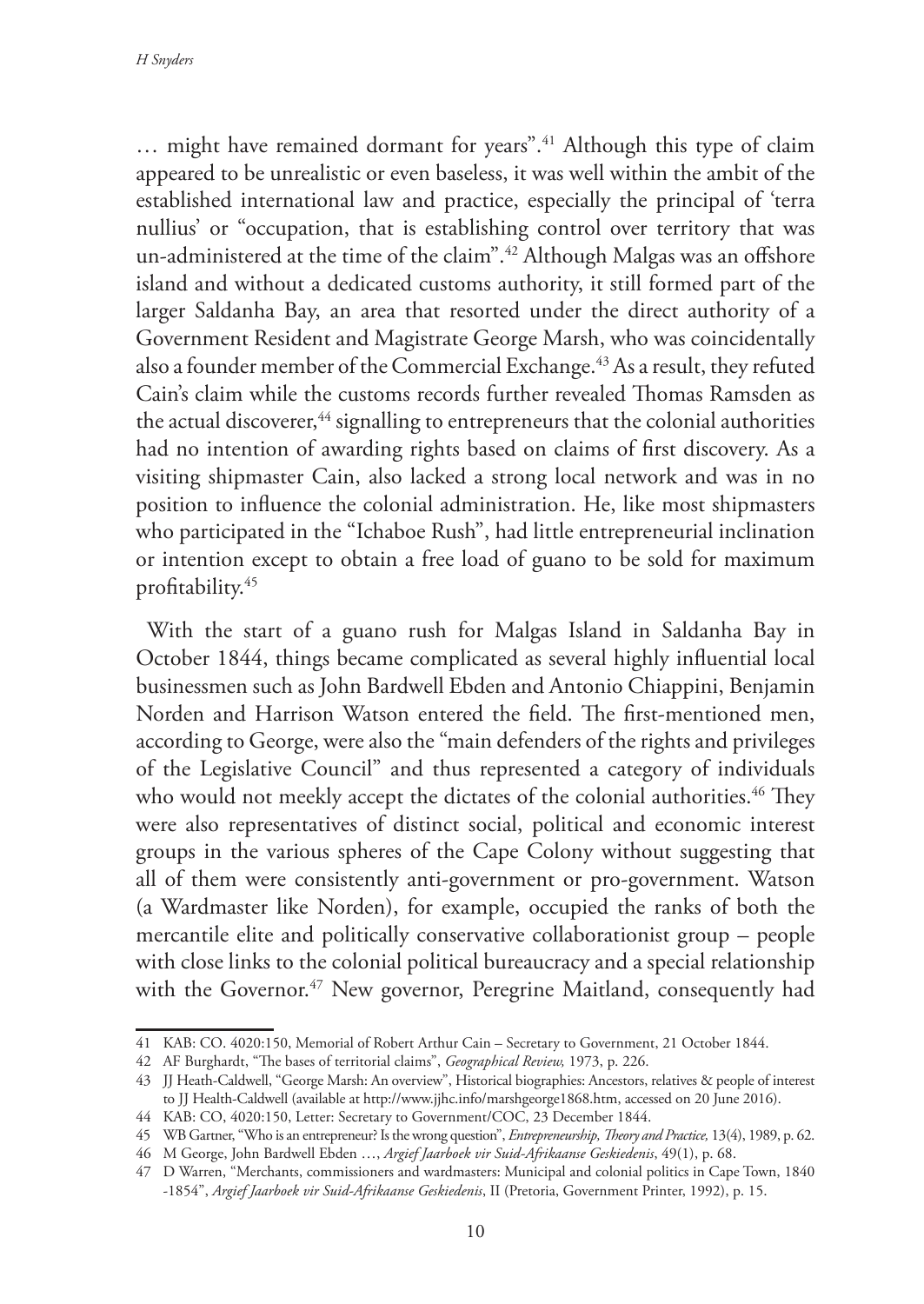more than his fair share of political challenges.

Maitland inherited a debt-ridden administration and "as he was assured by those occupying office at the time, without any resources for him to develop", was mindful of the need to find new sources of income to fund his administration.<sup>48</sup> The Cape Colony, noted Gwaindepi, was also still an evolving fiscal state and far from fiscal modernity. A fiscal state, according to him as quoted, is characterised "by the centralisation of government revenue, establishment of long term debt, commitment to welfare provision and the transition to a responsible, albeit limited government".49 The only real instrument at Maitland's disposal at that point was the established right and privilege of colonial administrations to change policy – "a change both of principle and plan".50 The discovery of guano on islands within the Cape's territorial waters that threatened to become a significant bone of contention between the administration, citizens and visiting shipmasters, however, offered him with a "fortunate addition" to the treasury. What was needed, however, was for the Colonial Government to establish full management control over the islands and to prevent a disorderly rush as has happened at Ichaboe.

The colonial authorities ordered the Colonial Surveyor General to carry out a full survey to determine the actual size of the resource, to ensure the orderly exploitation of all guano deposits on islands within the Cape's territorial waters. This exercise indicated that the total available guano on Malgas covered an area of at least eight acres broad and seven to eight yards deep.<sup>51</sup> With the available quantities, determined, the administration erected several stages to facilitate loading. On the 5th November 1844 and following the installation of the necessary loading infrastructure, the authorities informed the public of the availability of guano-loading licences at the cost of £1 per registered ton. These licenses had to be procured from the Office of the Collector of Customs in Cape Town.52 Buyers, however, had to provide the labour for the collecting and loading of guano. The colonial authorities, however, were willing to assist in cases of oversubscription of licenses to determine loading priority.53 In a notice dated 31 December 1844, the authorities ordered all

<sup>48</sup> RW Murray, *South African reminiscences...*, p. 99.

<sup>49</sup> A Gwaindepi, "State building in the colonial era: Public revenue, expenditure and borrowing patterns in the Cape Colony, 1820-1910" (Ph.D, Stellenbosch University, 2018), p. 17.

<sup>50</sup> RW Murray, *South African reminiscences...*, p. 178.

<sup>51</sup> KAB: Cape of Good Hope Government Gazette, No. 2048, 21 March 1845, Government Notice, 5 November 1844.

<sup>52</sup> KAB: Cape Archives Depot (CAD hereafter), 2/1/1/63:C14/117: Letter: Assistant Chief Archivist/RW Rand, 24 September 1948.

<sup>53</sup> KAB: Cape of Good Hope Government Gazette, No. 2048, 21 March 1845, Government Notice, 5 November 1844.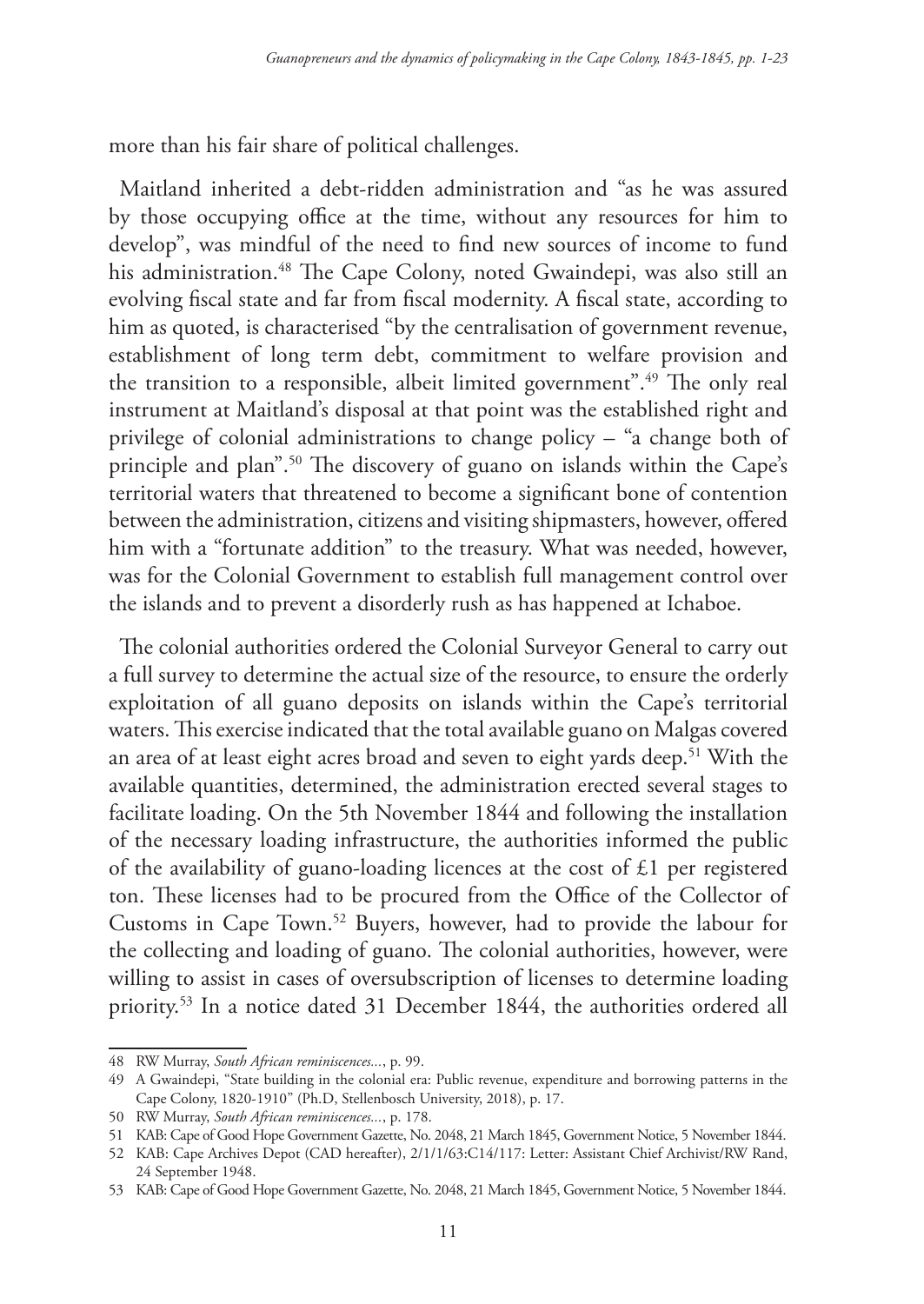civil commissioners, resident magistrates, peace officers and other public officials to enforce these rules and police this geographically dispersed area. Since they undertook this work without any prior Imperial approval, the levying of a license fee was instituted as a cost-recovery measure. While the system of licenses prevented some problems, it also created new tensions in government-business relations. At stake was the future of the license system itself – a measure rejected by some businessmen. In the absence of specific conservation legislation in the Colony, licenses contained no stipulation about the protection of the guano birds, their eggs or chickens. The first legislation to protect seabirds in Britain followed only in 1869 with the promulgation of the English *Sea Birds Preservation Act.* Similar legislation in the Cape Colony only followed in 1891 with the publication of Proclamation 316 that formed part of the stipulations of the *Game Act* (Act 36 of 1886) that outlawed the wanton killing and disturbance of gannets, cormorants and penguins.<sup>54</sup> Guano-collection was mostly a free-for-all with little regard to the protection and preservation of both the seabirds and their natural habitat.

## **New claims, proposed joint ventures, rogues and thieves**

In the second half of December 1844, ship-owner N Mellon approached the colonial authorities with an offer of a mutually-beneficial public-private partnership with terms that extended beyond those laid down by the standard guano licence conditions. He proposed to remove 10 000 tons of guano at a rate of  $£1.10$  per registered ton.<sup>55</sup> Mellon, like Cain earlier, was a single operator and similarly intent on making a quick profit from a speculative venture, and also lacked a robust business-support network. Consistent with the official approach, Mellon's offer was also rejected. Despite the consistency in official refusal, it failed to resolve the existing policy dilemma. Instead, it fostered dissatisfaction and generated open opposition from colonial citizens.

Later in the same month, Antonio Chiappini of A Chiappini & Co, a member of the Commercial Exchange and an individual with close personal relationships with individual colonial functionaries and multiple business interests that ranged from wool farming (as a member of the Association for the Improvement of Cape Wool), cotton-trading (through the Natal Cotton Company) and inter-colonial trade as far as Australia, submitted a claim to

<sup>54</sup> KAB: Official Papers of the Cape Colony (AMPT PUBS), CCP 1/2/1/82: Memorandum on the Working of the guano islands (G.55 – '92), 1892.

<sup>55</sup> KAB: CO, 4020:152, Memorial: N Mellon/Governor, 21 December 1844.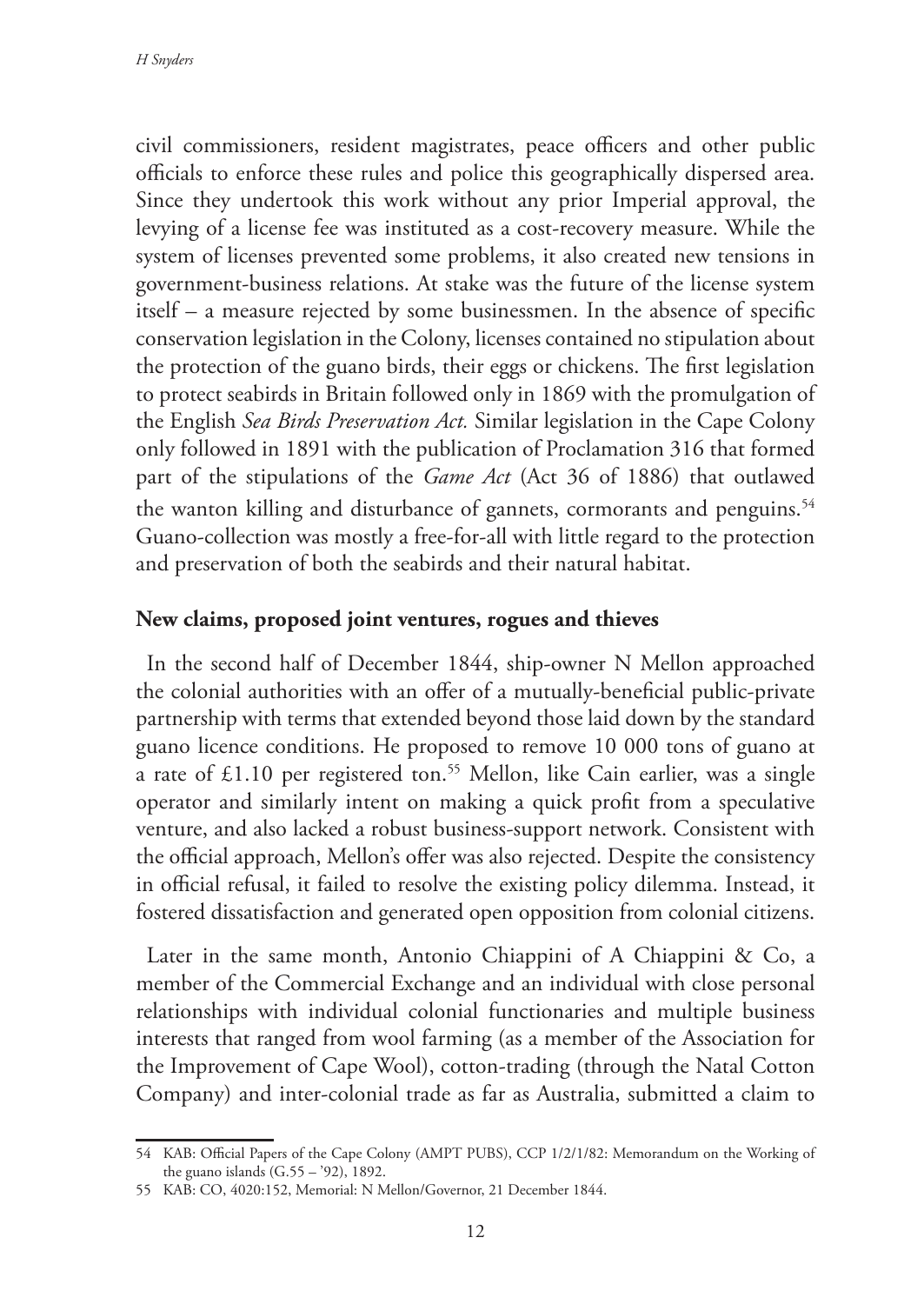an island to the north of Cape Town.<sup>56</sup> He, however, refused to identify the island in question and demanded the conclusion of a joint venture with the colonial authorities as a precondition for disclosure.57 It is not clear whether this strategy meant to test the resolve of the new Governor or whether it was an attempt to use his long-standing relationship with the authorities to his advantage. Whatever his motivations were, his strategy backfired as his proposal was summarily rejected. The colonial authorities refused to conclude entrepreneurial agreements based on selective disclosure of information and, arguably, subtle forms of blackmailing. Chiappini, unlike Norton or Cain, as earlier mentioned, was well-connected politically and resented the rejection of what he regarded as legitimate claims and demanded that the existing system be scrapped. He also denounced the official approach of the colonial government as open opposition to private enterprise,<sup>58</sup> further polarising the contestation around guano and aggravated what Keegan labelled the 'chaffing' felt by a significant group of Cape citizens about "their lack of leverage over the governor and his administration".59

Despite consistent government rejection of applications for leaseholder and discoverer's rights as well as joint ventures, individual requests continued. In January 1845 George Twycross followed the established method of submitting memorials to the authorities requesting the right to collect guano freely for the remainder of his existing lease over Dyer Island near Cape Agulhas. He was particularly offended by the Colonial Government's failure and accused the authorities of giving no privilege as the present lessee, ignoring his legitimate rights and indifferent to his lack of means of paying such demand.<sup>60</sup> Like his predecessors, Twycross was also in financial difficulty and identified the discovery as a potential means to resuscitate his struggling business.<sup>61</sup> To show his goodwill, he offered to provide the authorities with a guarantee or surety for payment of 20% for the right to collect guano from the island.<sup>62</sup> When both the Collector of Customs and the Secretary to Government failed to respond timeously despite Twycross having raised the amounts he previously offered, he resorted to guano theft.<sup>63</sup> The Collector of Customs, as a result, impounded his boat and equipment. Fortunately for Twycross, nothing more

<sup>56</sup> D Warren, "Merchants, commissioners and wardmasters...", *Argief Jaarboek vir Suid-Afrikaanse Geskiedenis*, II, p. 15.

<sup>57</sup> KAB: CO, 4020:151, Memorial: A. Chiappini & Co./Governor, 24 December 1844.

<sup>58</sup> KAB: CO, 4020:143, Memorial: A. Chiappini & Co./Governor, 18 June 1850.

<sup>59</sup> T Keegan, *Colonial South Africa and the origins of the racial order* (Claremont, David Phillip, 1996), p. 168.

<sup>60</sup> KAB: CO, 4027:659, Memorial: George Twycross/Governor Maitland, 11 January 1845.

<sup>61</sup> KAB: CO, 4027:156, Memorial: George Twycross/Governor Maitland, 13 January 1845.

<sup>62</sup> KAB: CO, 4027:157, Memorial: George Twycross/Governor Maitland, 27 January 1845.

<sup>63</sup> KAB: CO, 4027:158, Memorial: George Twycross/Governor Maitland, 31 January 1845.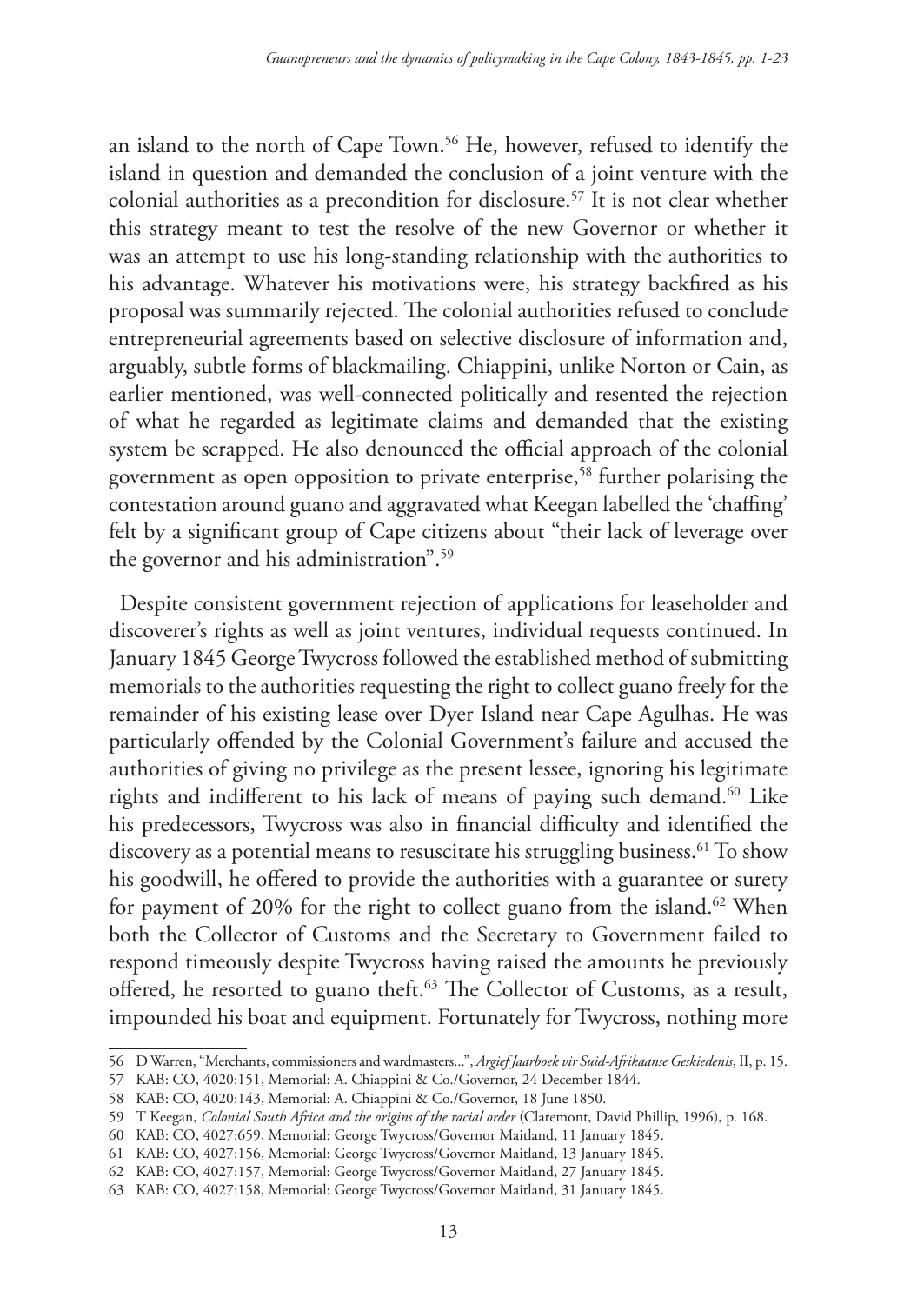serious happened, and his boat was returned after three days.<sup>64</sup>

Judging by the stream of correspondence around collector's rights, a growing sense of anger with the authorities was growing amongst significant sectors of colonial society. The blatant rejection of what applicants regarded as their legitimate claims undoubtedly reminded Cape citizens of their lack of proper representation in the light of the systematic disempowerment of the Legislative Council by successive Colonial Governments. In the two decades before the discovery of guano in the Cape's territorial waters, Cape citizenry was actively agitating through public meetings and petitions, for self-rule and representative government. Although a Legislative Council and Executive Council were instituted in 1834, it was far from representative since it consisted of a majority of colonial government officials and about six unelected or unofficial members, with the former group dominating local political affairs. Further, in addition to its inadequacy in terms of powers and functions, it was also elitist (mostly land and business owners) and therefore not a genuinely democratic institution reflective of all shades of political opinion and group interests.65 This situation, according to Kilpin, was still one of bureaucracy and one that continued to give "little more satisfaction than autocracy".66 By 1841 the Cape Municipal Council in the presence of a continued lack of a genuinely representative government, consequently, assumed the mantle of becoming the "self-appointed articulator of public opinion in Cape Town", demanded full representative government.<sup>67</sup> The registration of further discoveries and claims from Donkin Bay on the west coast to Algoa Bay on the east coast with islands such Dassen and Bird Island (False Bay) in between, aggravated matters and introduced the likes of John Owen Smith into the contested situation.

Smith, in comparison to most of the other applicants, represented a different trajectory in the struggle for guano rights. When the first guano arrived in Table Bay in January 1844, Smith was still en route to Cape Town after a visit to England. Shortly after his arrival on 21 January, he obtained the fishing and sealing licence for Bird Island, Algoa Bay, formerly held by John Norton.<sup>68</sup> Norton, as mentioned earlier, was unsuccessful in his efforts to convince the

<sup>64</sup> KAB: CO, 4027:661, Memorial: George Twycross/Governor Maitland, 31 January 1845.

<sup>65</sup> JL Meltzer, "The growth of Cape Town commerce...", *Argief Jaarboek vir Suid-Afrikaanse Geskiedenis*, p. 177.

<sup>66</sup> RP Kilpin, *The romance of a colonial parliament: Being a narrative of the parliament and councils of the Cape of Good Hope from the founding of the colony by Van Riebeeck in 1652 to the Union of South Africa in 1910* (Longmans, Green and Company, 1930), p. 4.

<sup>67</sup> D Warren, "Merchants, commissioners and wardmasters...", *Argief Jaarboek vir Suid-Afrikaanse Geskiedenis*, II, p. 133.

<sup>68</sup> A Porter, "John Owen Smith 1804-1871", *Looking Back,* 24, 1984, p. 94.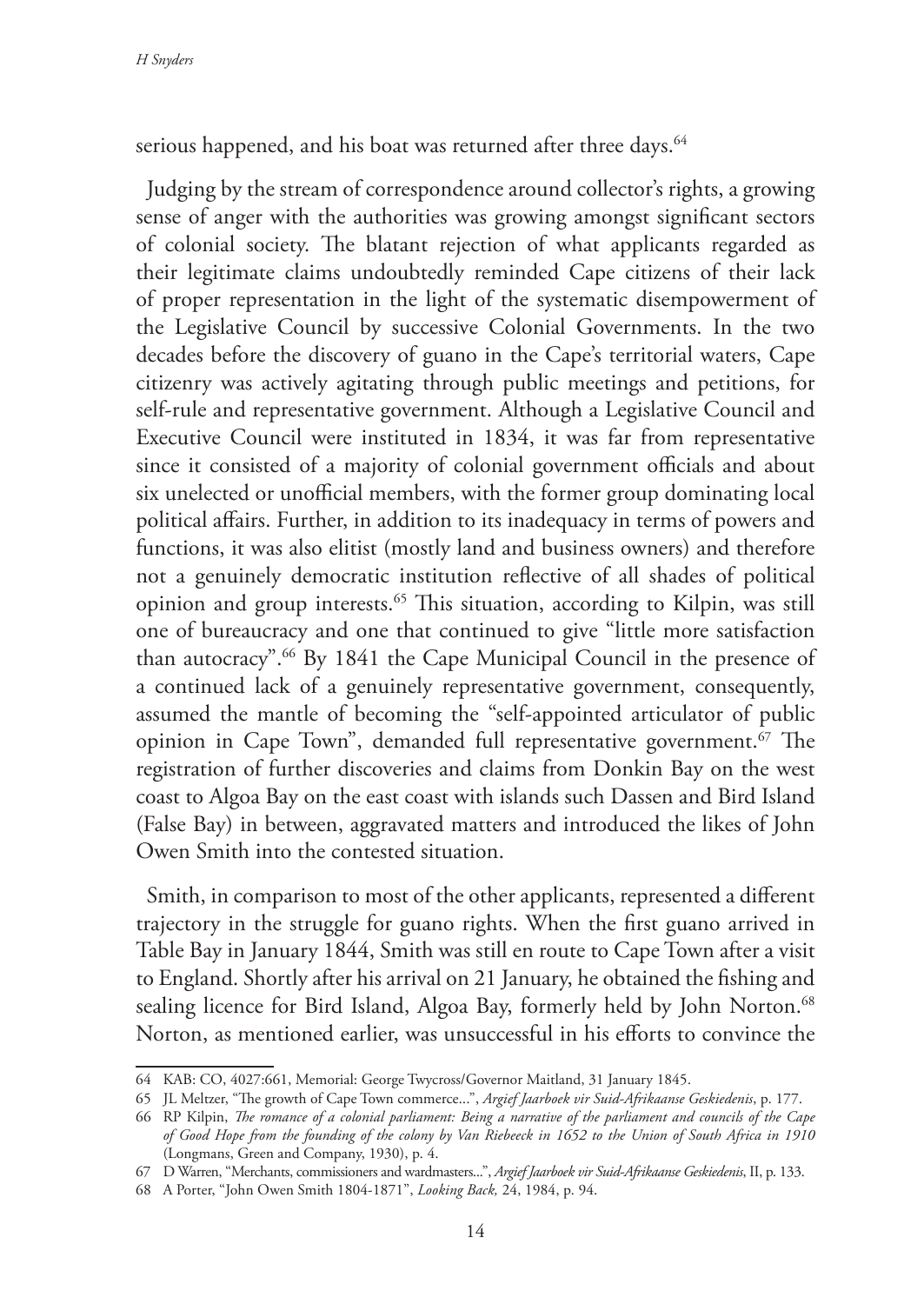colonial authority to allow him collection rights. As an astute businessman, Smith was always on the lookout for new opportunities to advance his diverse economic interests that included boating, shipping, fire-arms, farming and property development.69 When the guano craze hit Cape Town in early 1844, Smith started to sell guano, only to be prevented by the colonial authorities since his actions were contrary to the conditions of his lease. Over time, and fully conscious of the profitable nature of the guano trade, Smith in open defiance of the restrictions on unofficial collection and sales, went ahead and launched a rogue enterprise. In addition to selling guano for fifteen shillings per ton in direct competition with the official government price of  $£1$ , he employed F Joly in London as his marketing agency to manage overseas sales.<sup>70</sup> These actions were not only an unambiguous rejection of the official policy but also communicated a strong sentiment that as far as the leaseholder was concerned, the existing fishing and sealing lease was sufficient grounds for the right to remove guano from the same locality. When the government retaliated by appropriating the guano, Smith threatened legal action to ascertain his rights and to challenge any attempt to terminate his hold over Bird Island. This standoff resulted in the first deviation from the official course.

 In the light of Smith's legal threat and following the advice from the colonial legal establishment, the authorities started to negotiate with him in the hope of securing his compliance. In contrast to the impounding of Twycross' property for guano theft, the authorities further offered Smith £25 000 to abandon his rights and to vacate the island.<sup>71</sup> Smith, in turn, refused and proposed a compromise whereby he would receive 50% of the proceeds of all guano licenses issued as compensation for terminating his activities. On 6 May 1845, the Colonial Government, contrary to its official position, accepted this proposal (plus amendments) as a formal agreement between itself and Smith. In terms of this agreement, Smith would take responsibility for all entrepreneurial activities (collecting, bagging and exporting of guano) while the authorities would take responsibility for overseas marketing. In addition, Joly (Smith's original agent) had to cease his activities. The parties further agreed that once operational costs had been deducted, the net profit would be equally distributed and the agreement would remain valid until

<sup>69</sup> KAB: CO, 4020:101, Memorial: John King & RW Paton: Trustees of the Estate of John Norton/Governor, 23 February 1844.

<sup>70</sup> A Porter, "John Owen Smith...", *Looking Back,* 10, 1970, p. 95.

<sup>71</sup> KAB: Public Works Department (PWD hereafter), 2/3/12/B.300 – Précis of Papers in the Office of the Commissioner of Crown Lands and Public Works relative to the removal and sale of guano from the Bird Islands, Algoa Bay, April 1886, p. 2.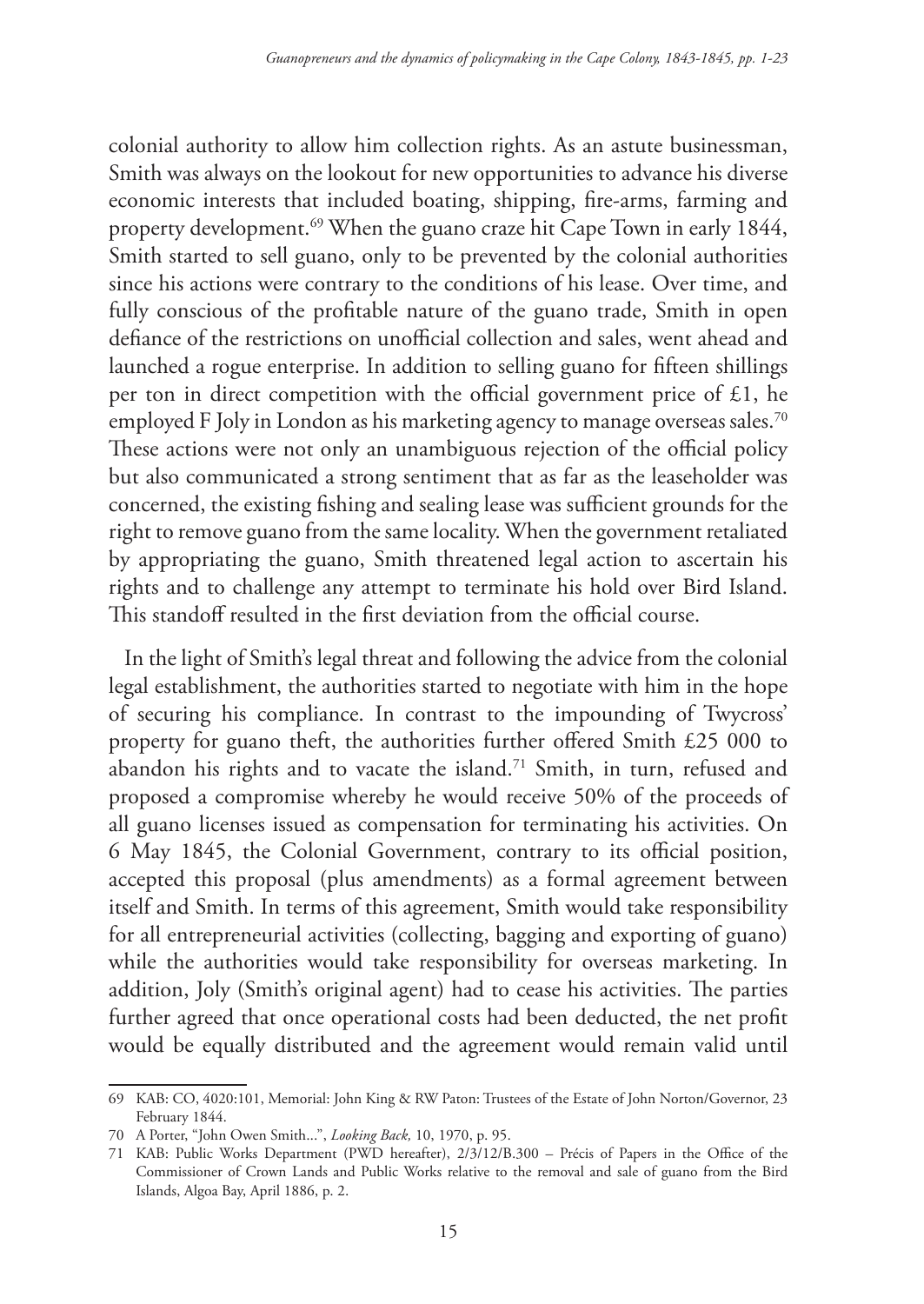all the guano on the island had been removed. This particular stipulation was extremely problematic because it ignored the fact that guano birds are migratory (they left the islands on a seasonal basis and added to the existing deposits continuously). It was also challenging to demarcate precisely where the new deposits started and where the old ones ended. The source was virtually permanent and thus presented a major structural flaw in the Cape's guano administrative system.

 The exclusive agreement between Smith and the Colonial Government created an unhealthy precedent given the consistent rejection of similar other claims. It was, however, not surprising considering Smith's networks within the colonial administration. His attorney, E Christian, was not only an influential member of the Commercial Exchange and the Colonial Harbour Board but also an elected representative and member of the Legislative Council (1851 – 1853).72 These links provided Smith with potent allies with direct links to critical colonial functionaries and institutions – a trend also observed in other parts of the international guano trade. Smith also played an essential role in the political and social affairs of the Eastern Province. Beyond having organised a defence strategy for Port Elizabeth against a possible Xhosa attack (1835), his properties housed a government customs office and bond warehouse. He was also a justice of the peace, an auctioneer and agent for Lloyd's insurers in London.73 These were not the sole reasons for his preferential treatment as there is undoubtedly evidence of other less successful clashes between Smith and the colonial authorities such as when he sold guns and ammunition to the Boers in Natal after the British occupation of the territory in 1838.<sup>74</sup>

However, when one considers the combination of his various roles and the strategic importance of the eastern districts for the colonial project, Smith became much more than an ordinary businessman and more of a valuable ally and de facto functionary in the colonial network, placing him in the ranks of the colonial political elite whose potential input about the management of guano, has mostly been ignored by the new Governor. Given the vital role that he and his peers typically played within the larger scheme of things and the influence that they were able to muster, ignoring their applications represented a strategic miscalculation on the part of Governor Maitland. Smith's special dispensation further set an important precedent given concerns

<sup>72</sup> D Warren, "Merchants, Commissioners and Wardmasters...", *Argief Jaarboek vir Suid-Afrikaanse Geskiedenis*, II, p. 138.

<sup>73</sup> A Porter, "John Owen Smith...", *Looking Back*, 10, 1970, pp. 93-95.

<sup>74</sup> A Porter, "John Owen Smith...", *Looking Back*, 24, 1984, pp. 93-96.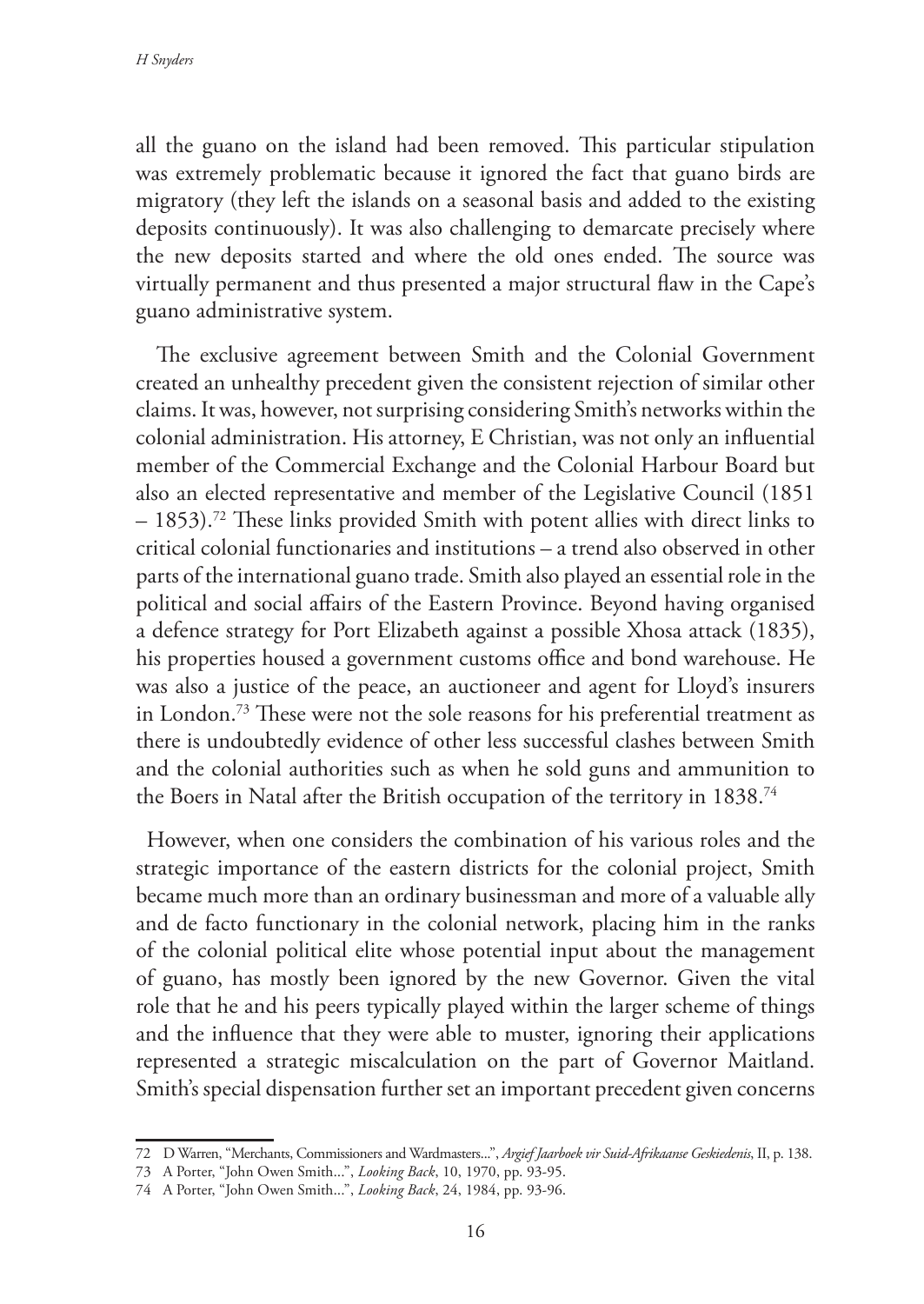about the possibility of London-based entrepreneurs outmanoeuvring their colonial counterparts once the colonial authority has reported the full extent of the Cape guano resource to the Imperial Government as requested. Those close to the events in Cape Town had more than a passing interest in the Smith-affair. These events also give credence to Day's assertion in a different context that the activities of elite political constituents influenced the final policy outcome.75

The colonial state, in a short time, developed a direct financial stake in the maintenance of the status quo. By 31 December 1844, one month after the implementation of guano licenses, the colonial treasury had already collected £1 276 without any significant capital layout.<sup>76</sup> Keeping this readily available income (or "fortunate addition" as the Colonial Secretary described it) as a source under the exclusive control of the authorities, thus, became a priority.<sup>77</sup> Policing the geographically dispersed Cape guano trade was already difficult with the potential of guano-theft increasing to the detriment of the system as a whole, a distinct possibility. Such a situation had to be prevented at all costs as it was central to ensuring the long-term profitability of the trade. The constant refusal of applications given the growing dissatisfaction amongst key colonial stakeholders was, however, not sustainable within a context of political fragility and unhappiness about direct citizen representation in decision-making.

## **From a "non-judicial opinion" to the guano ordinance**<sup>78</sup>

At the beginning of 1845, functionaries within the colonial bureaucracy began to question the legal basis of the Colonial Government's guano collection arrangements, following several applicants claiming that Judge Menzies of the Cape Supreme Court had expressed the opinion that:79

... being merely or mainly the droppings of unreclaimed birds, of a base nature it [guano] could not in law [emphasis in the original] [be] deemed to be property or to be possessed of legal value.

This question had severe practical and legal implications for the further management of the Cape trade. If the basis of the existing system were in doubt, it meant that the requirement of obtaining a licence before collecting

<sup>75</sup> TR Dye, *Understanding public policy...*, p. 301.

<sup>76</sup> KAB: CAD, 2/1/1/63: C14/117, Letter: Assistant Archivist/RW Rand, 24 September 1948.

<sup>77</sup> J Burman & S Levin, *The Saldanha Bay story* (Cape Town & Pretoria, Human & Rossouw, 1974), p. 97.

<sup>78</sup> KAB: GH. 23/12 : 36, Maitland – Stanley, 27/2/1845.

<sup>79</sup> KAB: GH, 23/12: 36, Letter P Maitland/Lord Stanley, 27 February 1845.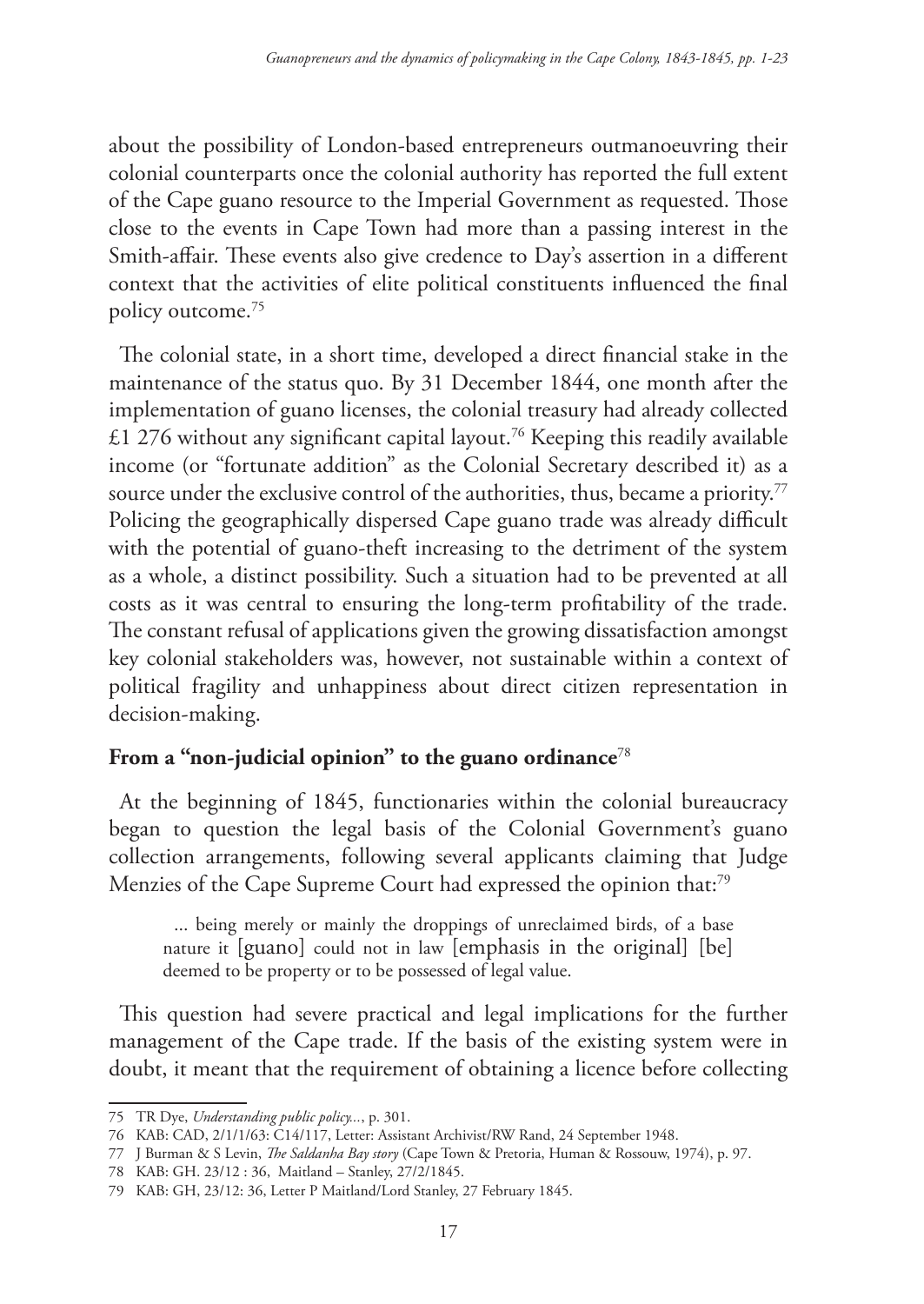guano was also without force and effect, signalling a possible return to the hunter-gather situation where the most influential power rules and where anyone could harvest and sell guano freely. It would also deprive the colonial treasury of a significant source of income. Despite doubts about the real motives behind the new developments, operating according to an ad hoc policy was wholly unsustainable. The only way to resolve the current dilemma was to formulate and promulgate a formal policy or legislation with the prerequisite administrative arrangements.

Based on the strategic considerations outlined above and to prevent guano theft and the rampant collection as well as to rectify the legal deficiencies, the Colonial Government published Ordinance 4 (the so-called Guano Ordinance) on 1 January 1845. According to this ordinance all guano, irrespective of location within the jurisdiction of the Cape Colony or its dependencies, was instantly declared Crown property.<sup>80</sup> After further refinement it was formally promulgated as the law on 21 March 1845, thereby removing all uncertainty regarding guano collection on the colonial islands and other colonial dependencies. The ordinance stated unequivocally that all unclaimed or non-concessionary and saleable guano was declared Crown property and that theft would be punishable by law, to address any non-obvious deficiencies in the measure.<sup>81</sup>

 As a control measure, the Ordinance provided for definite administrative arrangements aimed at streamlining control of the exploitation of the various islands. The administrative responsibility for managing the new system, inclusive of the islands and dependencies, was given to the Collector of Customs and the Secretary to Government collectively.82 The daily task of issuing guano licenses in areas beyond Cape Town was delegated to several functionaries, including ordinary customs officials, resident magistrates, field cornets and Civil Commissioners. They were further also tasked with the prevention of guano theft.

The Guano Ordinance provided for penalties for various offences. Guano thieves or collection without a license were liable for a maximum fine of £100 as well as a term of imprisonment not exceeding three months with or without hard labour. Accomplices were liable for similar punishment and also faced confiscation of their property (boats and equipment). To ensure the workability of the system, the Ordinance made provision for some incentives

<sup>80</sup> KAB: Cape of Good Hope Government Gazette, no. 2048, 21 March 1845.

<sup>81</sup> KAB: GH, 23/15: 153: Letter: P Maitland / Lord Stanley, 28 October 1845.

<sup>82</sup> Ex member of the committee of management, "The African guano trade …", *Nautical Magazine*, XVI, 1845, p. 641.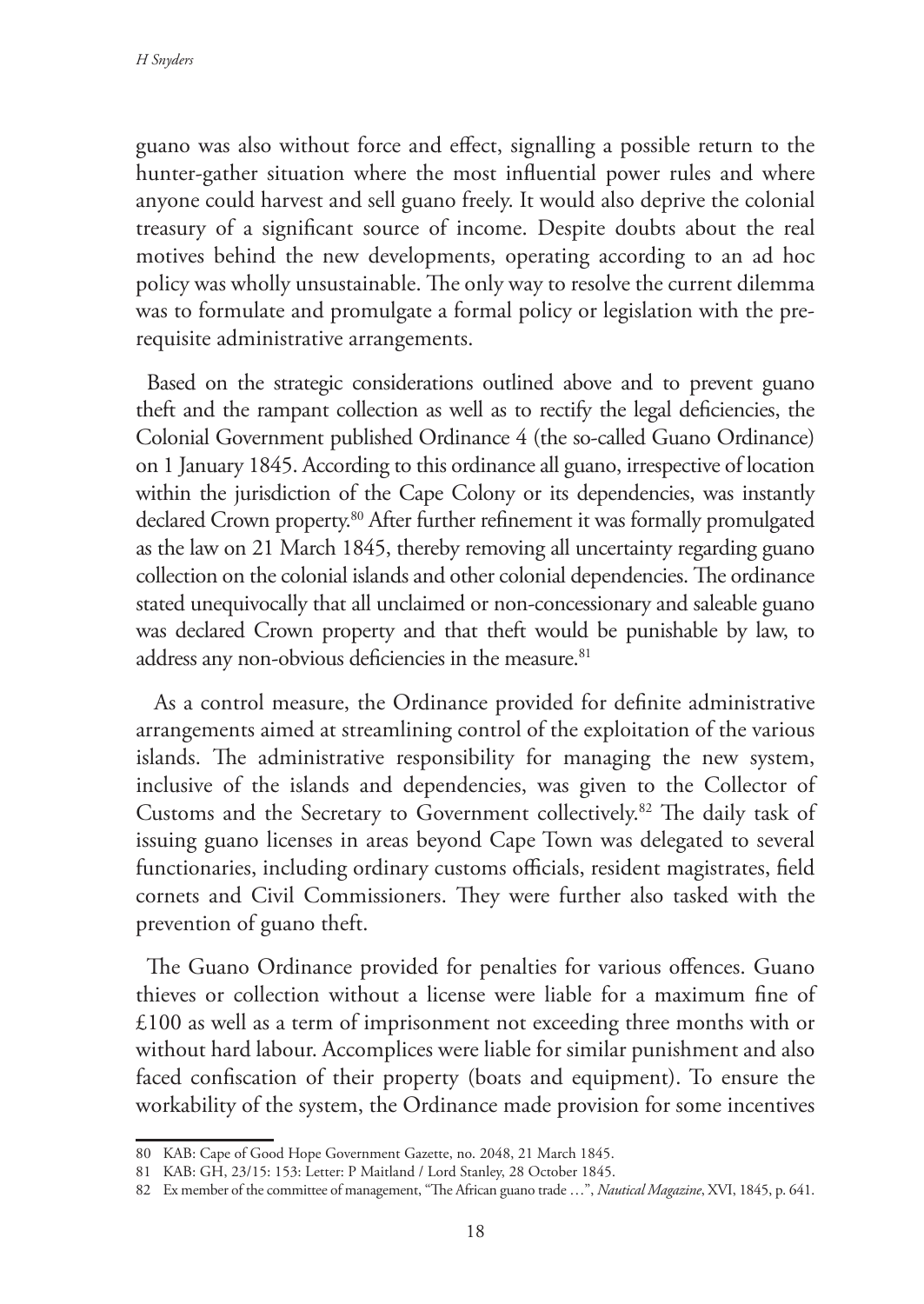for informants. Informants, whose testimony, for example, resulted in a successful conviction would receive half the fine payable by the convicted offender. The fines attached to the new Ordinance were particularly steep. An analysis of property values in Cape Town in the late 1830s and early 1840s indicated that an amount of £150 was enough to procure significant pieces of land in Stellenbosch and Rondebosch.83 As stated earlier, John Norton was unable to settle his government debt of an estimated £70 that stood between him and economic survival. Judging by these measures, the Ordinance brought stability into the system. It, however, also cleared the way for the removal from the trade of those with limited capital to invest in a speculative venture given the operating costs associated with guano collection. Those with financial means, on the other hand, were better positioned to take advantage of the new system. The Guano Ordinance, given its status as colonial legislation, however, still had to be aligned with Imperial law.

## **Aligning the Cape Guano Ordinance and Imperial Law**

Following the standard procedure in the British Empire, all colonial measures were subject to review by the Colonial Office to ensure full compliance with existing Imperial legislation, rules, precedents and procedures. Further, the type of measure, the colony from where it originated and "the attitude which the Colonial Office chose to take towards its enactment" determined the approval or rejection of any legislative proposal.84 The arrangements and the resulting cost incurred by the Cape authorities to facilitate guano collection on the coastal islands were undertaken without the prior approval of the Imperial government. Until this matter was rectified, there was a real possibility that the proposed policy and its accompanying administrative system would be rejected.

With due consideration for the need to ensure full compliance, the Cape colonial authority communicated its actions around guano collections and the subsequent promulgation of the Guano Ordinance to the Imperial authorities on different occasions. In February 1845, before the promulgation of the Guano Ordinance, Governor Maitland requested formal approval for the passing of the legislation.<sup>85</sup> In terms of standard procedure, Lord Stanley, Secretary of State for Colonies, raised concerns about the expenses incurred in

<sup>83</sup> JL Meltzer, "The growth of Cape Town commerce...", *Argief Jaarboek vir Suid-Afrikaanse Geskiedenis*, p. 144.

<sup>84</sup> DB Swinfen, *Imperial control of colonial legislation, 1813-1865: A study of British policy towards colonial legislative powers* (London, Clarendon Press, 1970), p. 36.

<sup>85</sup> KAB: GH, 23/15: 36, Letter: P Maitland/Lord Stanley, 27 February 1845.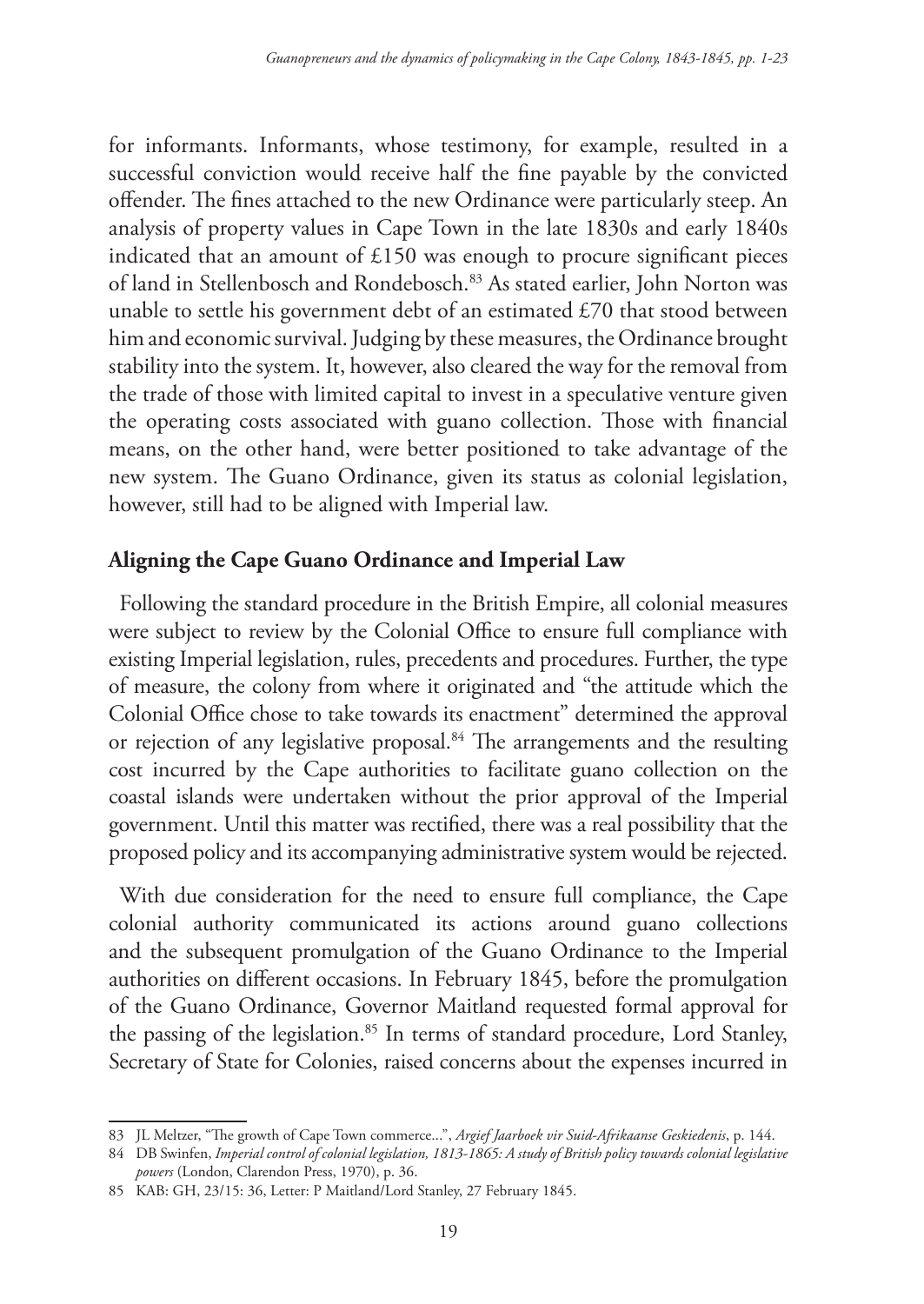an industry about which the authorities had little knowledge of exploiting.<sup>86</sup> Given the importance of guano for the British farming community, it was agreed that the proposed ordinance was to be handled as an act approved by the Governor and already in force.<sup>87</sup> The Imperial government's formal consent, was, however, made dependent on the Cape administration's provision of more detailed information on expenditure and the true extent of guano resources for the benefit of London-based merchants as a whole.<sup>88</sup> This stipulation left Cape Town-based businessmen with a distinct feeling of discomfort.

Given the request for more information about the Cape trade, formal approval for the historical expenditure on loading infrastructure remained outstanding for a substantial period,<sup>89</sup> not unusual, nor was it indicative of serious differences between the Cape administration and their London counterparts about the interpretation of the policy. Non-approval in the domain of colonial administration was, however, considered a grave matter. Special permission, in turn, could restrict the powers of the local legislature and had to be handled with the utmost care. Furthermore, approval was usually only refused when the particular act contained a suspension clause and action was required.<sup>90</sup> The Guano Ordinance as an approved colonial act was not subject to restrictions or any further legal impediment to its implementation and enforcement. However, certain crucial policy matters had to be clarified before its approval.

In May 1845 the Colonial Secretary, Lord Stanley, submitted the Ordinance to the Privy Council for Trade and requested the Lords to give their opinion as to "whether this enactment would be productive of any such injury of this Kingdom as should prevent the confirmation of it by Her Majesty".<sup>91</sup> Given the status of guano within British agriculture and the Royal Agricultural Society's support for more suppliers, the Privy Council did not object to the Ordinance. It, however, requested that the Cape Legislature refrains from imposing levies on the export of guano, $92$  complicating matters since the requirement of a guano licence was similar to a special levy and could, consequently, be construed as an obstruction to the free trade.<sup>93</sup> Its appearance

<sup>86</sup> KAB: GH, 23/15:153, Letter: P Maitland/Lord Stanley, 28 October 1845.

<sup>87</sup> DB Swinfen, *Imperial control of colonial legislation, 1813-1865...*, p. 36.

<sup>88</sup> KAB: GH, 1/167: 21, Letter: Lord Stanley/P Maitland, 28 February 1845.

<sup>89</sup> KAB: GH, 23/15: 41, Letter: P Maitland/Lord Stanley, 6 February 1846.

<sup>90</sup> DB Swinfen, *Imperial control of colonial legislation...*, p. 37.

<sup>91</sup> KAB: GH, 1/171: 21, Letter: Lord Stanley – P Maitland, 16 September 1845.

<sup>92</sup> KAB: GH, 1/171: 21, Memorial: Office of the Committee of Privy Council for Trade/J Stephen, 10 May 1845.

<sup>93</sup> KAB: GH, 1/171: 21, Letter: N Thorpe/C Lefevre, 23 May 1845.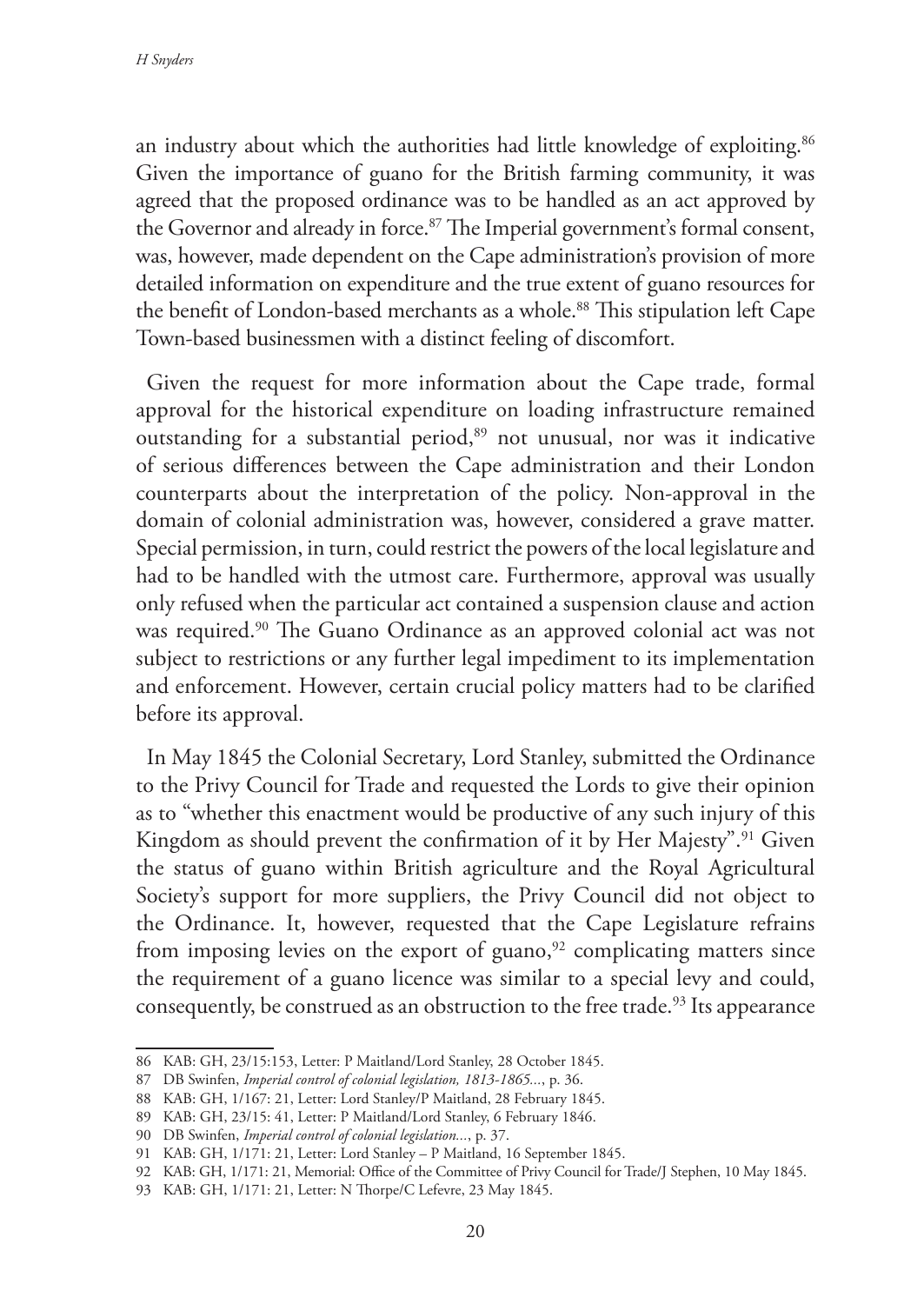on the agenda was the result of appeals by Cape Town businessmen, to their British networks for relief from the "injurious effect" of the need to acquire a guano licence that some regarded as an unjust piece of legislation. The Colonial Office, thus, had to search for further clarification since opposing views could result in the non-confirmation of what had become a critical piece of economic policy in the Cape Colony; further delaying the finalisation of the matter since the ensuing debate also considered issues about guano quality, determining the product's real value; and balancing a fair charge or levy with duty-free imports to benefit British agriculture.

 Following months of discussion, the Privy Council finally resolved that the guano licence be regarded as "a certain payment by way of [the] price paid for the article" and agreed to redeem some of the cost that the Cape government incurred in providing the necessary infrastructure to facilitate loading at individual islands.<sup>94</sup> The Cape colonial authorities also had to accept that any change in the charge for guano would result in a mandatory repayment of the price difference to all of the previous buyers. Such a result, it was argued, would "encourage the business of carrying away the guano to the adjacent continent, there to be stored as an article of sale and export" by local dealers and speculators rather than the Treasury.<sup>95</sup> It was therefore left to the Colonial Office to decide on the best action to benefit the imperial cause. The Guano Ordinance was then recommended for Her Majesty's signature and communicated for formal implementation. This outcome, ironically, did not make it easier for Cape Town's businessmen to access guano cheaply, as they were now obliged to obtain rights within the framework of British Imperial law.

 By October 1845, with a full year's experience of managing guano collection with the aid of a system of licenses, the Cape authority was able to report on the effectiveness of measures implemented as well as the actions taken to ensure separate and regular reporting to and by the offices of the Collector of Customs and the Secretary to Government.<sup>96</sup> From December 1844 to December 1845 the actual revenue collected from the islands (based on the sale of licenses to 174 ships) amounted to £46 682.10s.6d. Expenses for the same period, on the other hand, amounted to £4 200, highlighting the profitable nature of this industry.<sup>97</sup> The Cape government, consequently,

<sup>94</sup> KAB: GH, 1/171: 21, Letter: C Lefevre/J Stephen, 14 June 1845.

<sup>95</sup> KAB: GH, 1/171: 21, Letter: J Stephen/C Lefevre, 15 July 1845.

<sup>96</sup> KAB: GH, 23/15: 153, Letter: P Maitland/Lord Stanley, 28 October 1845.

<sup>97</sup> KAB: CO, 525, Treasury and Audit Office/CO: Statement of Revenue and Expenditure of the Colony of the Cape of Good Hope, 1844.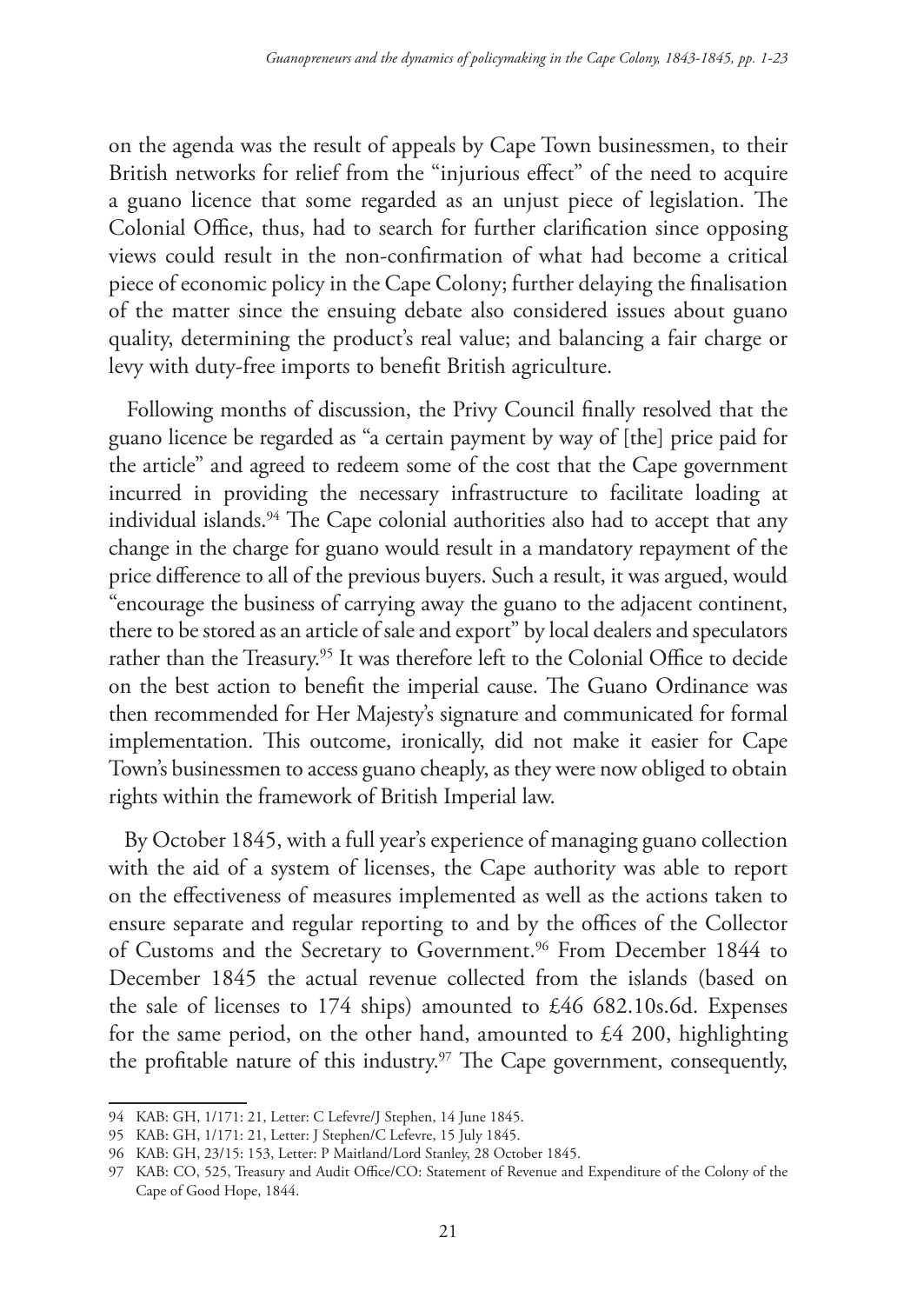gained a valuable supplementary source of income and a "fortunate addition" of about  $£51\,000$ ,<sup>98</sup> resulting in increased optimism in local business circles, even amongst those who had initially opposed the system, and calls that this income be utilised for the improvement of colonial infrastructure in general and the construction of a dry dock in Mouille Point in particular.<sup>99</sup> Given the diverse needs of the Colony, guano income, however, had to be spread over a wide range of functions including for the improvement of public infrastructure.

## **Conclusion**

The promulgation and implementation of the Guano Ordinance policy was the culmination of a short but intensive process of issue-creation, amplification and persuasion driven primarily by a group of well-connected individuals and influential interest groups. During this process, the colonial authority had to deal with a diverse set of 'guano-claiming techniques' ranging from negotiation, theft and rogue trading to the more conventional submission of memorials in an unstructured and informal policy process. The administration was also provided with a variety of policy options including using fishing leases as a basis for guano rights, granting discoverer's rights, and the possibility of establishing joint ventures and public-private partnerships. This agitation by its nature further became an extension of the longstanding struggle for representative government. The existence of a non-judicial opinion that questioned the legal basis of the Guano Ordinance, however, confronted the colonial authorities with the possibility of uncontrolled guano collection and theft. Declaring guano the property of the Crown remedied this matter. The authorities finally also settled on a hybrid management model consisting of the guano collection license system for the majority of the inshore islands and a joint venture based on the Bird Island Agreement. In this way, the Treasury was sure to continue to benefit from the trade as had been the case since opening the exploitation of Malgas Island. The Guano Ordinance, however, still had to pass the test of imperial scrutiny, since those denied first discoverer's rights contested it, starting a second policy debate wherein the interests of both the Colonial Treasury and British agriculture, in general, were considered. In the end, the Cape Colony's approach of selling guano licences was accepted as the only sound basis for managing the resource

<sup>98</sup> KAB: CO, 539, Treasury and Audit Office/CO: Statement of Revenue and Expenditure of the Colony of the Cape of Good Hope, 1845.

<sup>99</sup> KAB: CO, 564, Treasury and Audit Office/CO: Statement of Revenue and Expenditure of the Colony of the Cape of Good Hope, 1846.